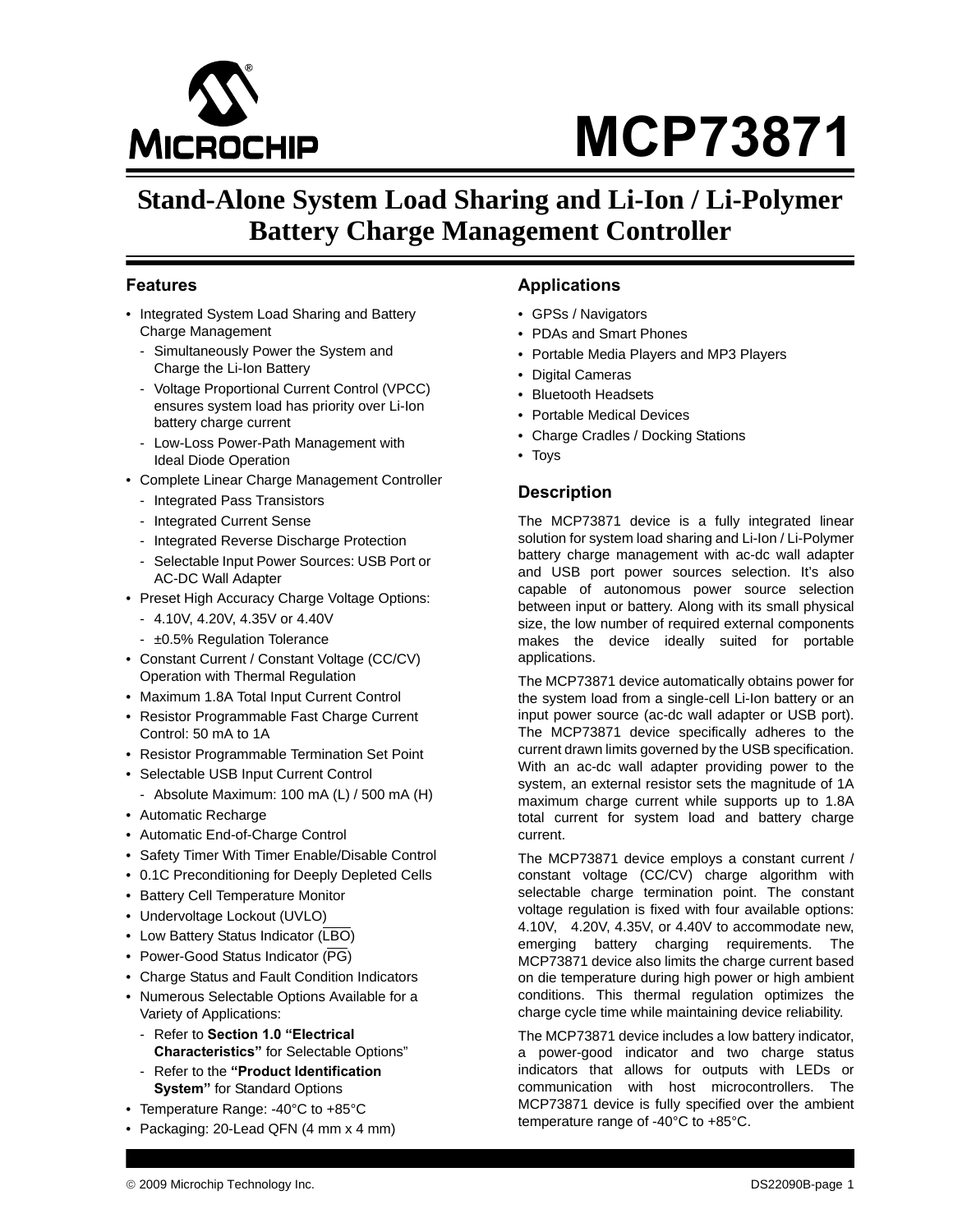# **Package Types**



## **Typical Application Circuit**

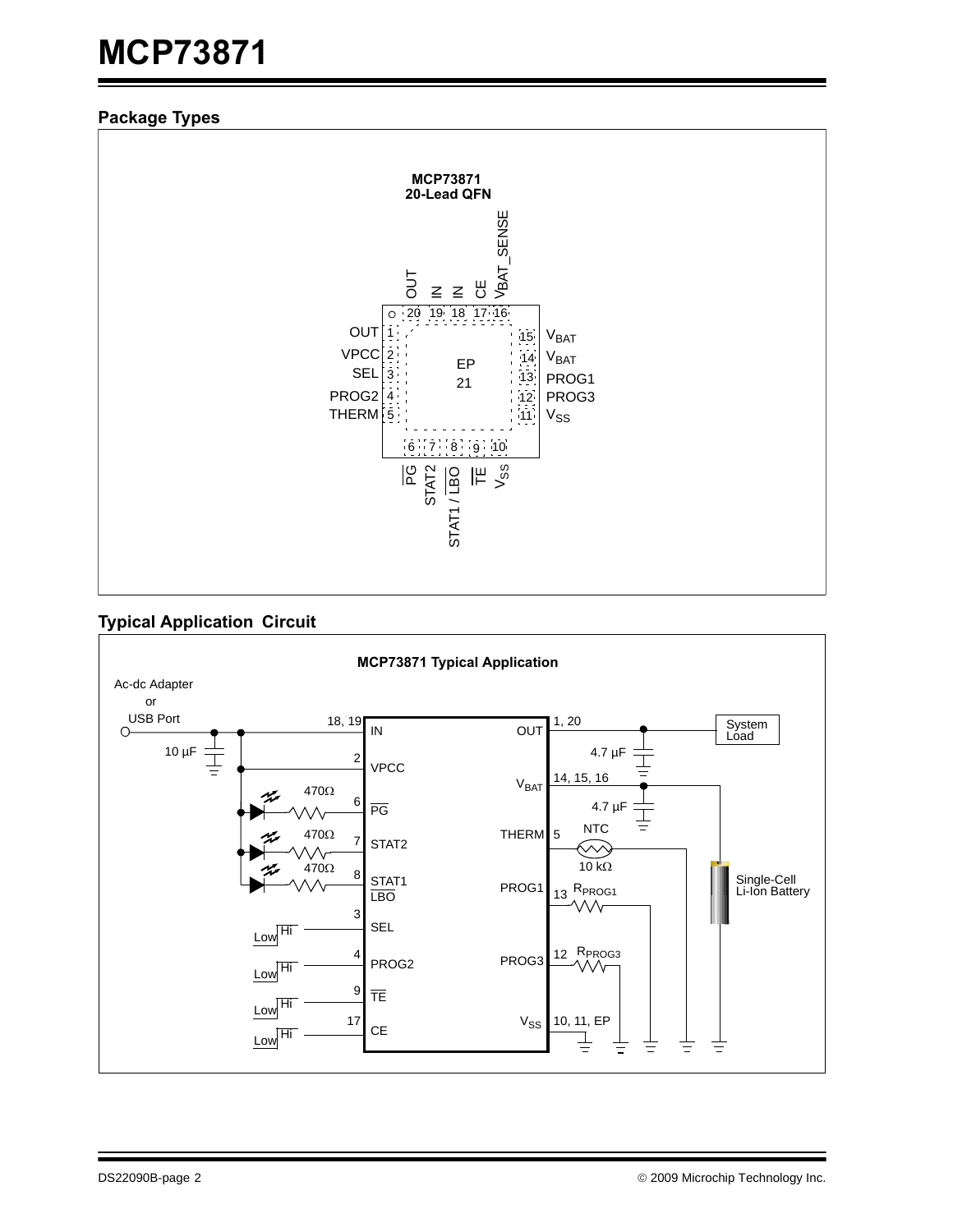# **Functional Block Diagram**

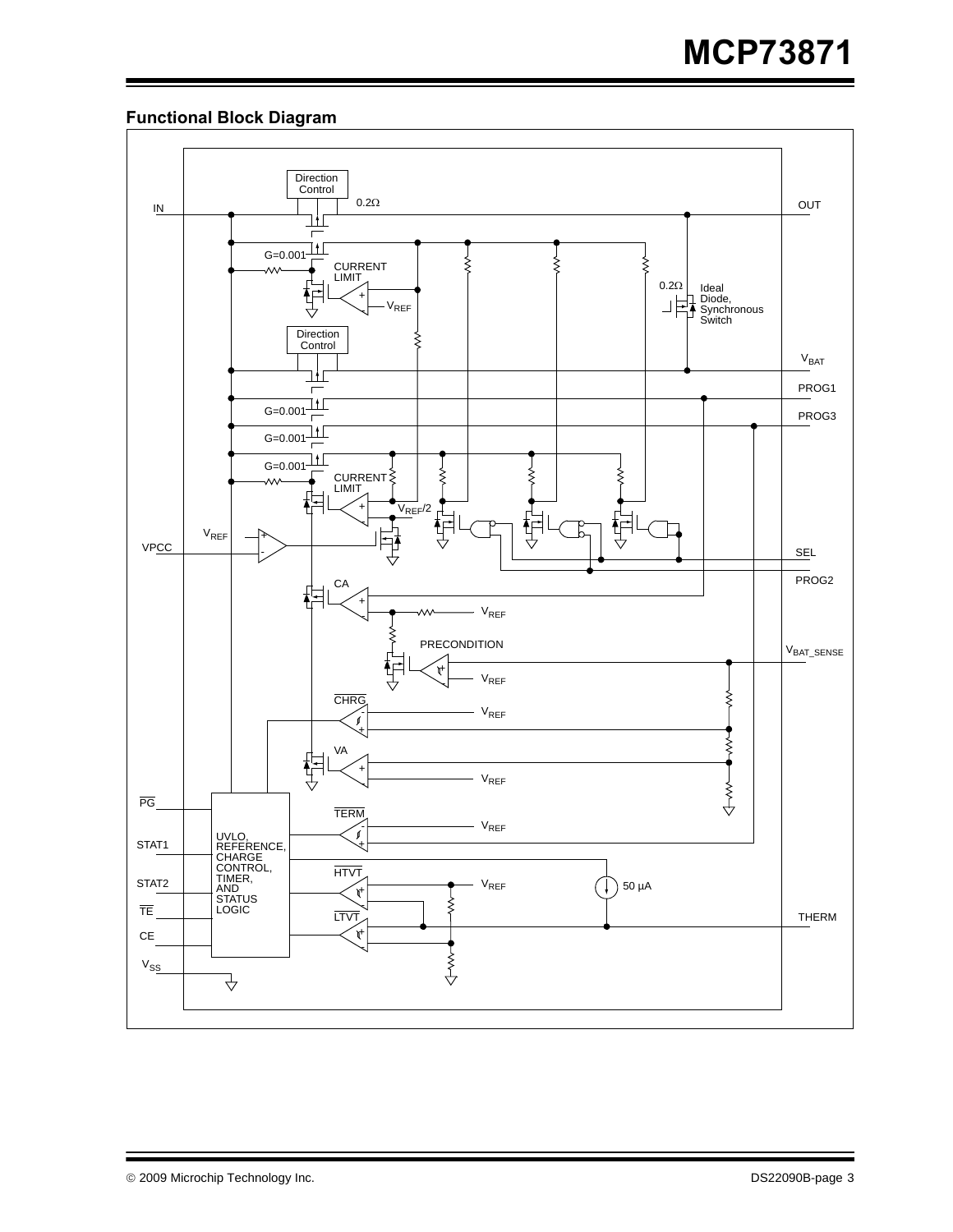**NOTES:**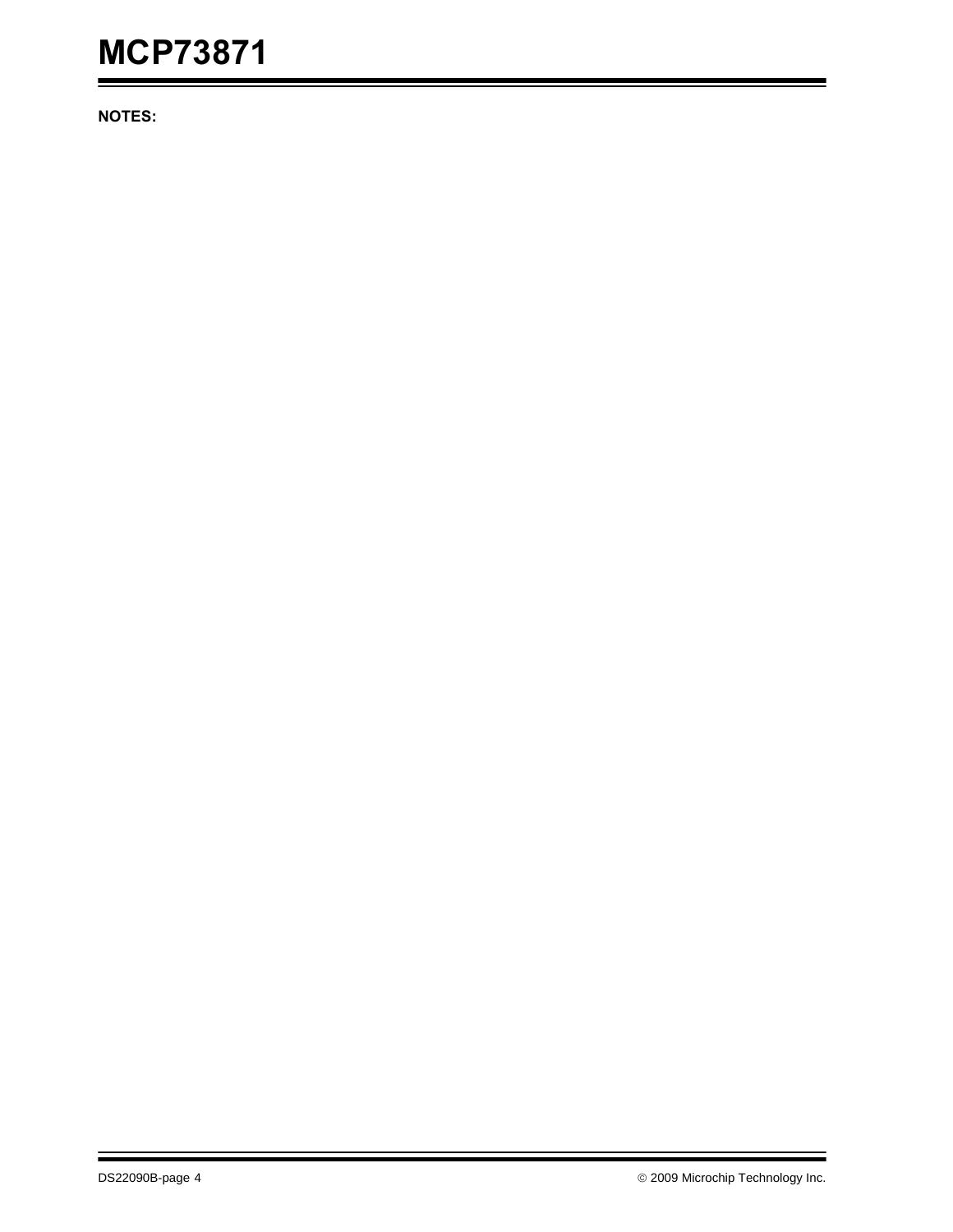# <span id="page-4-0"></span>**1.0 ELECTRICAL CHARACTERISTICS**

#### **Absolute Maximum Ratings†**

| All Inputs and Outputs w.r.t. $V_{SS}$ -0.3V to $V_{DD}$ +0.3V     |
|--------------------------------------------------------------------|
| $(V_{DD} = V_{IN}$ or $V_{BAT}$ )                                  |
| Maximum Junction Temperature, T <sub>.I</sub> Internally Limited   |
|                                                                    |
| ESD protection on all pins                                         |
| Human Body Model (1.5 k $\Omega$ in Series with 100pF) $\geq$ 4 kV |
| Machine Model (200 pF, No Series Resistance)300V                   |

**† Notice:** Stresses above those listed under "Maximum Ratings" may cause permanent damage to the device. This is a stress rating only and functional operation of the device at those or any other conditions above those indicated in the operational listings of this specification is not implied. Exposure to maximum rating conditions for extended periods may affect device reliability.

# **DC CHARACTERISTICS**

**Electrical Specifications:** Unless otherwise indicated, all limits apply for V<sub>IN</sub> = V<sub>REG</sub> + 0.3V to 6V, T<sub>A</sub> = -40°C to +85°C. Typical values are at  $+25^{\circ}$ C,  $V_{\text{IN}} = [V_{\text{PRE}} \text{ (typical)} + 1.0 \text{V}]$ 

| <b>Parameters</b>                                             | Sym                                             | <b>Min</b>               | <b>Typ</b>               | Max                  | <b>Units</b>  | <b>Conditions</b>                                                                      |
|---------------------------------------------------------------|-------------------------------------------------|--------------------------|--------------------------|----------------------|---------------|----------------------------------------------------------------------------------------|
| <b>Supply Input</b>                                           |                                                 |                          |                          |                      |               |                                                                                        |
| Supply Voltage                                                | $V_{IN}$                                        | $V_{REG}$<br>$+0.3V$     | $\overline{\phantom{0}}$ | 6                    | V             |                                                                                        |
| <b>Supply Current</b>                                         | $I_{SS}$                                        |                          | 2500                     | 3750                 | μA            | Charging                                                                               |
|                                                               |                                                 |                          | 260                      | 350                  | μA            | <b>Charge Complete</b>                                                                 |
|                                                               |                                                 |                          | 180                      | 300                  | μA            | Standby                                                                                |
|                                                               |                                                 |                          | 28                       | 50                   | μA            | Shutdown<br>$(V_{DD} \leq V_{BAT} - 100$ mV or<br>$V_{DD}$ < $V_{STOP}$ )              |
| <b>UVLO Start Threshold</b>                                   | <b>VSTART</b>                                   | $V_{REG}$ +<br>0.05V     | $V_{REG}$ +<br>0.15V     | $V_{REG}$ +<br>0.25V | V             | $V_{DD}$ = Low-to-High                                                                 |
| <b>UVLO Stop Threshold</b>                                    | V <sub>STOP</sub>                               | $V_{REG}$ –<br>0.07V     | $V_{REG}$ +<br>0.07V     | $V_{REG}$ +<br>0.17V | $\mathsf{V}$  | V <sub>DD</sub> = High-to-Low                                                          |
| <b>UVLO Hysteresis</b>                                        | $V_{HYS}$                                       |                          | 90                       |                      | mV            |                                                                                        |
| <b>Voltage Regulation (Constant Voltage Mode)</b>             |                                                 |                          |                          |                      |               |                                                                                        |
| Regulated Charge Voltage                                      | $V_{REG}$                                       | 4.080                    | 4.10                     | 4.121                | V             | $V_{DD}=[V_{REG}(typical)+1V]$                                                         |
|                                                               |                                                 | 4.179                    | 4.20                     | 4.221                | V             | $I_{OUT} = 10$ mA                                                                      |
|                                                               |                                                 | 4.328                    | 4.35                     | 4.372                | V             | $T_A = -5^\circ \text{C}$ to $+55^\circ \text{C}$                                      |
|                                                               |                                                 | 4.378                    | 4.40                     | 4.422                |               |                                                                                        |
| Regulated Charge Voltage Tolerance                            | $V_{\sf RTOL}$                                  | $-0.5$                   |                          | $+0.5$               | $\%$          | $T_A = +25$ °C                                                                         |
|                                                               |                                                 | $-0.75$                  |                          | $+0.75$              | ℅             | $T_A = -5^\circ \text{C}$ to $+55^\circ \text{C}$                                      |
| Line Regulation                                               | $ (\Delta V_{BAT}/V_{BAT})/$<br>$\Delta V_{DD}$ | $\overline{\phantom{0}}$ | 0.08                     | 0.20                 | $\%$ /V       | $V_{DD}$ =[ $V_{REG}$ (typical)+1V] to 6V<br>$I_{OUT} = 10$ mA                         |
| Load Regulation                                               | $ \Delta V_{BAT} / V_{BAT} $                    |                          | 0.08                     | 0.18                 | %             | $I_{\text{OUT}}$ =10 mA to 150 mA<br>V <sub>DD</sub> = [V <sub>REG</sub> (typical)+1V] |
| Supply Ripple Attenuation                                     | <b>PSRR</b>                                     |                          | -47                      |                      | dB            | $IOUT=10$ mA, 1 kHz                                                                    |
|                                                               |                                                 |                          | $-40$                    |                      | $\mathsf{dB}$ | $I_{OUT}$ =10 mA, 10 kHz                                                               |
| <b>Current Regulation (Fast Charge Constant-Current Mode)</b> |                                                 |                          |                          |                      |               |                                                                                        |
| AC-Adapter Fast Charge Current                                | $I_{REG}$                                       | 90                       | 100                      | 110                  | mA            | $PROG1 = 10 k\Omega$                                                                   |
|                                                               |                                                 | 900                      | 1000                     | 1100                 | mA            | PROG1 = 1 k $\Omega$ ,                                                                 |
|                                                               |                                                 |                          |                          |                      |               | $T_A = -5$ °C to +55°C, SEL = Hi                                                       |
| <b>USB Fast Charge Current</b>                                | <sup>I</sup> REG                                | 80                       | 90                       | 100                  | mA            | $PROG2 = Low, SEL = Low,$<br>(Note 2)                                                  |
|                                                               |                                                 | 400                      | 450                      | 500                  | mA            | $PROG2 = High, SEL = Low,$<br>(Note 2)                                                 |
|                                                               |                                                 |                          |                          |                      |               | $T_A = -5^\circ \text{C}$ to $+55^\circ \text{C}$                                      |

<span id="page-4-2"></span><span id="page-4-1"></span>**Note 1:** The value is ensured by design and not production tested.

**2:** The maximum available charge current is also limited by the value set at PROG1 input.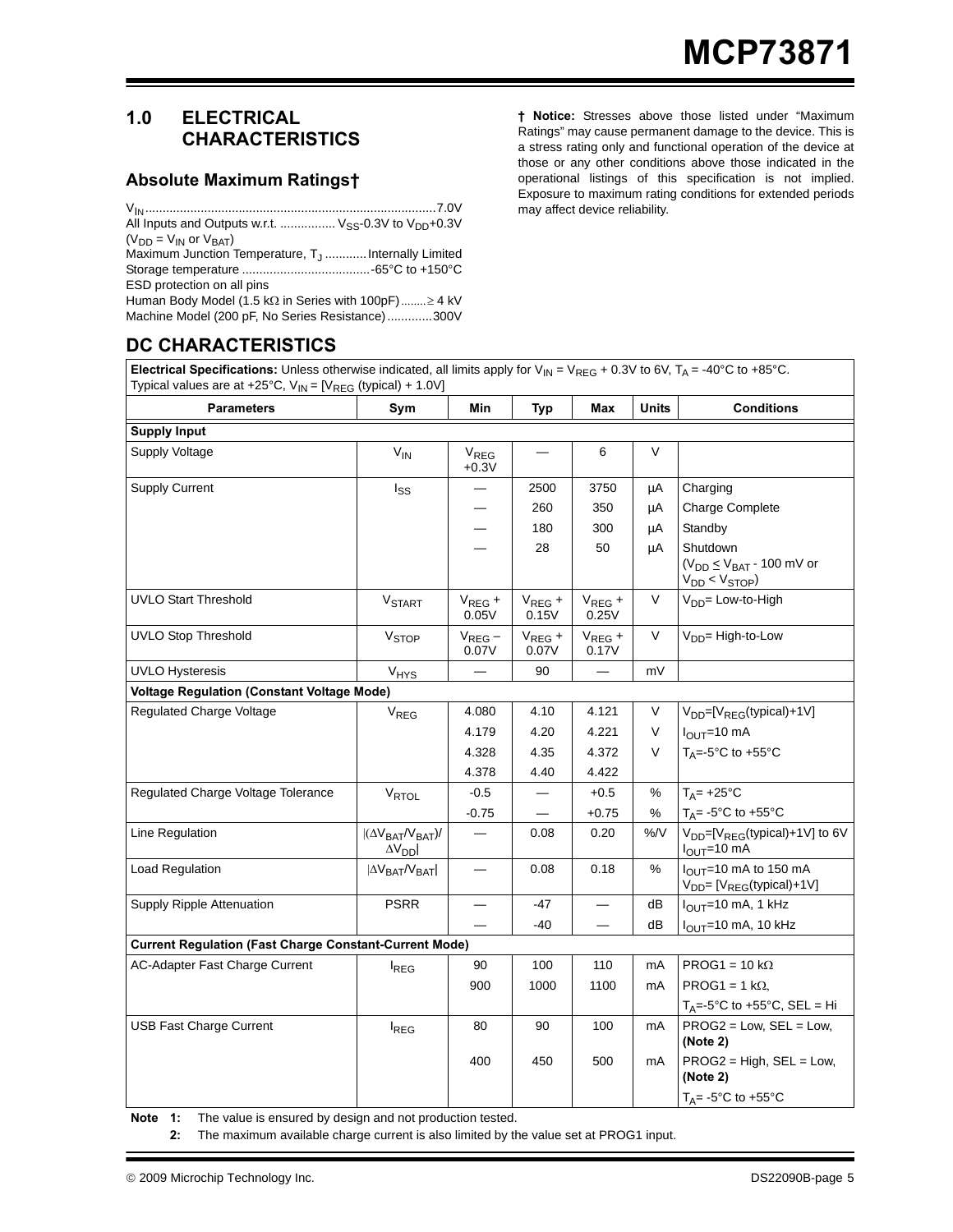# **DC CHARACTERISTICS (CONTINUED)**

**Electrical Specifications:** Unless otherwise indicated, all limits apply for V<sub>IN</sub> = V<sub>REG</sub> + 0.3V to 6V, T<sub>A</sub> = -40°C to +85°C. Typical values are at +25°C,  $V_{\text{IN}} = [V_{\text{REG}} \text{ (typical)} + 1.0 \text{V}]$ 

| rypical values are at $723$ C, $v_{\text{IN}} - v_{\text{REG}}$ (typical) + 1.0 $v_{\text{I}}$ |                                      |                      |                      |                      |              |                                                                                              |  |  |  |  |
|------------------------------------------------------------------------------------------------|--------------------------------------|----------------------|----------------------|----------------------|--------------|----------------------------------------------------------------------------------------------|--|--|--|--|
| <b>Parameters</b>                                                                              | Sym                                  | Min                  | Typ                  | Max                  | <b>Units</b> | <b>Conditions</b>                                                                            |  |  |  |  |
| <b>Input Current Limit Control (ICLC)</b>                                                      |                                      |                      |                      |                      |              |                                                                                              |  |  |  |  |
| <b>USB-Port Supply Current Limit</b>                                                           | LIMIT_USB                            | 80                   | 90                   | 100                  | mA           | $PROG2 = Low, SEL = Low$                                                                     |  |  |  |  |
|                                                                                                |                                      | 400                  | 450                  | 500                  | mA           | $PROG2 = High, SEL = Low$                                                                    |  |  |  |  |
|                                                                                                |                                      |                      |                      |                      |              | $T_A = -5^\circ \text{C}$ to $+55^\circ \text{C}$                                            |  |  |  |  |
| <b>AC-DC Adapter Current Limit</b>                                                             | ILIMIT_AC                            | 1500                 | 1650                 | 1800                 | mA           | SEL = High, $T_A = -5^\circ \text{C}$ to +55 $\circ \text{C}$                                |  |  |  |  |
| Voltage Proportional Charge Control (VPCC - Input Voltage Regulation)                          |                                      |                      |                      |                      |              |                                                                                              |  |  |  |  |
| <b>VPCC Input Threshold</b>                                                                    | V <sub>VPCC</sub>                    |                      | 1.23                 |                      | V            | $I_{\text{OUT}}$ =10 mA                                                                      |  |  |  |  |
| <b>VPCC Input Threshold Tolerance</b>                                                          | $V_{\text{RTOL}}$                    | -3                   |                      | $+3$                 | %            | $T_A = -5^\circ \text{C}$ to $+55^\circ \text{C}$                                            |  |  |  |  |
| Input Leakage Current                                                                          | $I_{LK}$                             |                      | 0.01                 | 1                    | μA           | $V_{VPCC} = V_{DD}$                                                                          |  |  |  |  |
| Precondition Current Regulation (Trickle Charge Constant-Current Mode)                         |                                      |                      |                      |                      |              |                                                                                              |  |  |  |  |
| <b>Precondition Current Ratio</b>                                                              | I <sub>PREG</sub> / I <sub>REG</sub> | 7.5                  | 10                   | 12.5                 | %            | PROG1 = 1.0 k $\Omega$ to 10 k $\Omega$<br>$T_A = -5^\circ \text{C}$ to $+55^\circ \text{C}$ |  |  |  |  |
| <b>Precondition Current Threshold Ratio</b>                                                    | V <sub>PTH</sub> /V <sub>REG</sub>   | 69                   | 72                   | 75                   | %            | V <sub>BAT</sub> Low-to-High                                                                 |  |  |  |  |
| <b>Precondition Hysteresis</b>                                                                 | V <sub>PHYS</sub>                    |                      | 105                  |                      | mV           | V <sub>BAT</sub> High-to-Low                                                                 |  |  |  |  |
| <b>Automatic Charge Termination Set Point</b>                                                  |                                      |                      |                      |                      |              |                                                                                              |  |  |  |  |
| <b>Charge Termination Current Ratio</b>                                                        | <b>I</b> TERM                        | 75                   | 100                  | 125                  | mA           | PROG3 = 10 k $\Omega$                                                                        |  |  |  |  |
|                                                                                                |                                      | 7.5                  | 10                   | 12.5                 | mA           | $PROG3 = 100 k\Omega$                                                                        |  |  |  |  |
|                                                                                                |                                      |                      |                      |                      |              | $T_A = -5^\circ \text{C}$ to $+55^\circ \text{C}$                                            |  |  |  |  |
| <b>Automatic Recharge</b>                                                                      |                                      |                      |                      |                      |              |                                                                                              |  |  |  |  |
| Recharge Voltage Threshold Ratio                                                               | <b>V<sub>RTH</sub></b>               | $V_{REG}$ -<br>0.21V | $V_{REG}$ -<br>0.15V | $V_{REG}$ -<br>0.09V | V            | V <sub>BAT</sub> High-to-Low                                                                 |  |  |  |  |
| <b>IN-to-OUT Pass Transistor ON-Resistance</b>                                                 |                                      |                      |                      |                      |              |                                                                                              |  |  |  |  |
| <b>ON-Resistance</b>                                                                           | $R_{DS\_ON}$                         |                      | 200                  |                      | $m\Omega$    | $V_{DD} = 4.5V$ , T <sub>J</sub> = 105°C                                                     |  |  |  |  |
| <b>Charge Transistor ON-Resistance</b>                                                         |                                      |                      |                      |                      |              |                                                                                              |  |  |  |  |
| ON-Resistance                                                                                  | R <sub>DSON</sub>                    |                      | 200                  |                      | $m\Omega$    | $V_{DD} = 4.5V$ , T <sub>J</sub> = 105°C                                                     |  |  |  |  |
| <b>BAT-to-OUT Pass Transistor ON-Resistance</b>                                                |                                      |                      |                      |                      |              |                                                                                              |  |  |  |  |
| <b>ON-Resistance</b>                                                                           | $R_{DS\_ON}$                         |                      | 200                  |                      | $m\Omega$    | $V_{DD} = 4.5V$ , T <sub>J</sub> = 105°C                                                     |  |  |  |  |
| <b>Battery Discharge Current</b>                                                               |                                      |                      |                      |                      |              |                                                                                              |  |  |  |  |
| Output Reverse Leakage Current                                                                 | <b>I</b> DISCHARGE                   |                      | 30                   | 40                   | μA           | Shutdown<br>$(V_{BAT} < V_{DD} < V_{UVLO})$                                                  |  |  |  |  |
|                                                                                                |                                      |                      | 30                   | 40                   | μA           | Shutdown (0 < $V_{DD} \leq V_{BAT}$ )                                                        |  |  |  |  |
|                                                                                                |                                      |                      | 30                   | 40                   | μA           | $V_{BAT}$ = Power Out, No Load                                                               |  |  |  |  |
|                                                                                                |                                      |                      | -6                   | $-13$                | μA           | Charge Complete                                                                              |  |  |  |  |
| Status Indicators - STAT1 (LBO), STAT2, PG                                                     |                                      |                      |                      |                      |              |                                                                                              |  |  |  |  |
| <b>Sink Current</b>                                                                            | $I_{\text{SINK}}$                    |                      | 16                   | 35                   | mA           |                                                                                              |  |  |  |  |
| Low Output Voltage                                                                             | $V_{OL}$                             |                      | 0.4                  | 1                    | $\vee$       | $I_{SINK} = 4 mA$                                                                            |  |  |  |  |
| Input Leakage Current                                                                          | $I_{LK}$                             |                      | 0.01                 | 1                    | μA           | High Impedance, V <sub>DD</sub> on pin                                                       |  |  |  |  |
| Low Battery Indicator (LBO)                                                                    |                                      |                      |                      |                      |              |                                                                                              |  |  |  |  |
| Low Battery Detection Threshold                                                                | V <sub>LBO</sub>                     |                      | Disable              |                      |              | $V_{BAT}$ > $V_{IN}$ , $\overline{PG}$ = Hi-Z                                                |  |  |  |  |
|                                                                                                |                                      | 2.85                 | 3.0                  | 3.15                 | V            | $T_A = -5^\circ \text{C}$ to $+55^\circ \text{C}$                                            |  |  |  |  |
|                                                                                                |                                      | 2.95                 | 3.1                  | 3.25                 | V            |                                                                                              |  |  |  |  |
|                                                                                                |                                      | 3.05                 | 3.2                  | 3.35                 | V            |                                                                                              |  |  |  |  |
| Low Battery Detection Hysteresis                                                               | VLBO_HYS                             |                      | 150                  |                      | mV           | V <sub>BAT</sub> Low-to-High                                                                 |  |  |  |  |

**Note 1:** The value is ensured by design and not production tested.

**2:** The maximum available charge current is also limited by the value set at PROG1 input.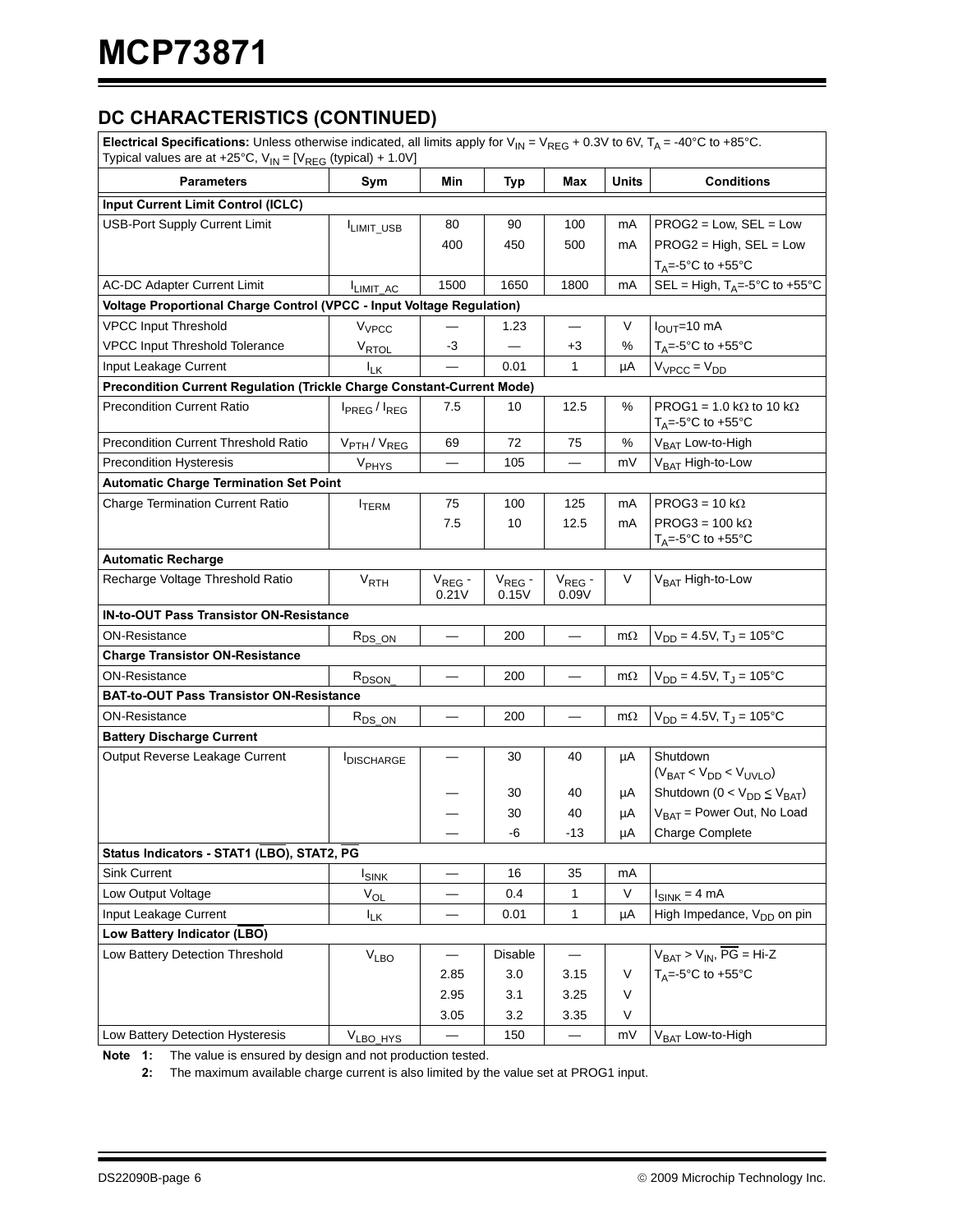# **DC CHARACTERISTICS (CONTINUED)**

| Electrical Specifications: Unless otherwise indicated, all limits apply for $V_{IN} = V_{REG} + 0.3V$ to 6V, $T_A = -40^{\circ}C$ to +85°C.<br>Typical values are at +25°C, $V_{IN} = [V_{REG} (typical) + 1.0V]$ |                            |              |                          |      |              |                                                  |  |  |  |
|-------------------------------------------------------------------------------------------------------------------------------------------------------------------------------------------------------------------|----------------------------|--------------|--------------------------|------|--------------|--------------------------------------------------|--|--|--|
| <b>Parameters</b>                                                                                                                                                                                                 | Sym                        | Min          | Typ                      | Max  | <b>Units</b> | <b>Conditions</b>                                |  |  |  |
| PROG1 Input (PROG1)                                                                                                                                                                                               |                            |              |                          |      |              |                                                  |  |  |  |
| Charge Impedance Range                                                                                                                                                                                            | R <sub>PROG</sub>          | $\mathbf{1}$ |                          | 20   | kΩ           |                                                  |  |  |  |
| PROG3 Input (PROG3)                                                                                                                                                                                               |                            |              |                          |      |              |                                                  |  |  |  |
| Termination Impedance Range                                                                                                                                                                                       | R <sub>PROG</sub>          | 5            |                          | 100  | kΩ           |                                                  |  |  |  |
| <b>PROG2 Input (PROG2)</b>                                                                                                                                                                                        |                            |              |                          |      |              |                                                  |  |  |  |
| Input High Voltage Level                                                                                                                                                                                          | $V_{\text{IH}}$            | 1.8          |                          |      | V            |                                                  |  |  |  |
| Input Low Voltage Level                                                                                                                                                                                           | $V_{IL}$                   |              |                          | 0.8  | $\vee$       |                                                  |  |  |  |
| Input Leakage Current                                                                                                                                                                                             | <b>ILK</b>                 |              | 0.01                     | 1    | μA           | $V_{PROG2} = V_{DD}$                             |  |  |  |
| <b>Timer Enable (TE)</b>                                                                                                                                                                                          |                            |              |                          |      |              |                                                  |  |  |  |
| Input High Voltage Level                                                                                                                                                                                          | $\mathsf{V}_{\mathsf{IH}}$ | 1.8          | $\overline{\phantom{0}}$ |      | $\vee$       | Note 1                                           |  |  |  |
| Input Low Voltage Level                                                                                                                                                                                           | $V_{IL}$                   |              |                          | 0.8  | $\vee$       | Note 1                                           |  |  |  |
| Input Leakage Current                                                                                                                                                                                             | $I_{LK}$                   |              | 0.01                     | 1    | μA           | $V_{\overline{TE}} = V_{DD}$                     |  |  |  |
| Chip Enable (CE)                                                                                                                                                                                                  |                            |              |                          |      |              |                                                  |  |  |  |
| Input High Voltage Level                                                                                                                                                                                          | $V_{\text{IH}}$            | 1.8          |                          |      | $\vee$       |                                                  |  |  |  |
| Input Low Voltage Level                                                                                                                                                                                           | $V_{IL}$                   |              |                          | 0.8  | $\vee$       |                                                  |  |  |  |
| Input Leakage Current                                                                                                                                                                                             | $I_{LK}$                   |              | 0.01                     | 1    | μA           | $V_{CE} = V_{DD}$                                |  |  |  |
| <b>Input Source Selection (SEL)</b>                                                                                                                                                                               |                            |              |                          |      |              |                                                  |  |  |  |
| Input High Voltage Level                                                                                                                                                                                          | $\mathsf{V}_{\mathsf{IH}}$ | 1.8          |                          |      | $\vee$       |                                                  |  |  |  |
| Input Low Voltage Level                                                                                                                                                                                           | $V_{IL}$                   |              |                          | 0.8  | $\vee$       |                                                  |  |  |  |
| Input Leakage Current                                                                                                                                                                                             | <sup>I</sup> LK            |              | 0.01                     | 1    | μA           | $V_{SEL} = V_{DD}$                               |  |  |  |
| <b>Thermistor Bias</b>                                                                                                                                                                                            |                            |              |                          |      |              |                                                  |  |  |  |
| <b>Thermistor Current Source</b>                                                                                                                                                                                  | <b>I</b> THERM             | 47           | 50                       | 53   | μA           | $2 k\Omega < R$ <sub>THERM</sub> < 50 k $\Omega$ |  |  |  |
| <b>Thermistor Comparator</b>                                                                                                                                                                                      |                            |              |                          |      |              |                                                  |  |  |  |
| <b>Upper Trip Threshold</b>                                                                                                                                                                                       | $V_{T1}$                   | 1.20         | 1.24                     | 1.26 | $\vee$       | V <sub>T1</sub> Low-to-High                      |  |  |  |
| <b>Upper Trip Point Hysteresis</b>                                                                                                                                                                                | V <sub>T1HYS</sub>         |              | $-40$                    |      | mV           |                                                  |  |  |  |
| Lower Trip Threshold                                                                                                                                                                                              | V <sub>T2</sub>            | 0.23         | 0.25                     | 0.27 | $\vee$       | V <sub>T2</sub> High-to-Low                      |  |  |  |
| Lower Trip Point Hysteresis                                                                                                                                                                                       | V <sub>T2HYS</sub>         |              | 40                       |      | mV           |                                                  |  |  |  |
| <b>Thermal Shutdown</b>                                                                                                                                                                                           |                            |              |                          |      |              |                                                  |  |  |  |
| Die Temperature                                                                                                                                                                                                   | $T_{SD}$                   |              | 150                      |      | $^{\circ}C$  |                                                  |  |  |  |
| Die Temperature Hysteresis                                                                                                                                                                                        | T <sub>SDHYS</sub>         |              | 10                       |      | $\circ$ C    |                                                  |  |  |  |

**Note 1:** The value is ensured by design and not production tested.

**2:** The maximum available charge current is also limited by the value set at PROG1 input.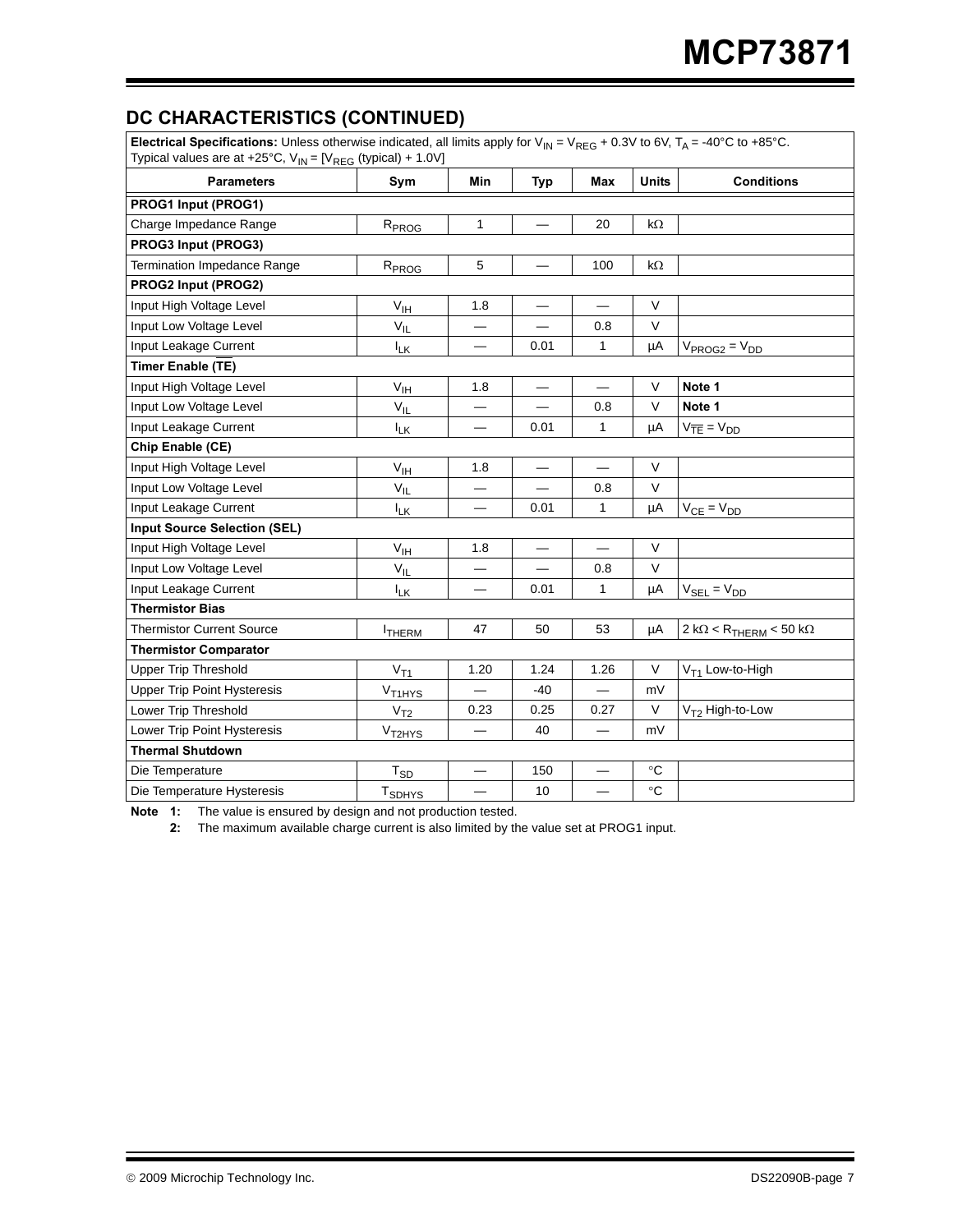#### **AC CHARACTERISTICS**

**Electrical Specifications:** Unless otherwise indicated, all limits apply for  $V_{IN} = 4.6V$  to 6V.

| Typical values are at +25°C, $V_{DD} = [V_{REG} (typical) + 1.0V]$ |                      |     |          |            |              |                                                    |  |  |  |
|--------------------------------------------------------------------|----------------------|-----|----------|------------|--------------|----------------------------------------------------|--|--|--|
| <b>Parameters</b>                                                  | Sym                  | Min | Typ      | <b>Max</b> | <b>Units</b> | <b>Conditions</b>                                  |  |  |  |
| <b>UVLO Start Delay</b>                                            | <sup>t</sup> START   |     |          | 5          | ms           | V <sub>DD</sub> Low-to-High                        |  |  |  |
| <b>Current Regulation</b>                                          |                      |     |          |            |              |                                                    |  |  |  |
| Transition Time Out of Precondition                                | <sup>t</sup> DELAY   |     | —        | 10         | ms           | $V_{BAT}$ < $V_{PTH}$ to $V_{BAT}$ > $V_{PTH}$     |  |  |  |
| <b>Current Rise Time Out of Precondition</b>                       | <sup>t</sup> RISE    |     |          | 10         | ms           | I <sub>OUT</sub> Rising to 90% of I <sub>REG</sub> |  |  |  |
| Precondition Comparator Filter Time                                | t <sub>PRECON</sub>  | 0.4 | 1.3      | 3.2        | ms           | Average V <sub>BAT</sub> Rise/Fall                 |  |  |  |
| <b>Termination Comparator Filter Time</b>                          | <sup>t</sup> TERM    | 0.4 | 1.3      | 3.2        | ms           | Average I <sub>OUT</sub> Falling                   |  |  |  |
| Charge Comparator Filter Time                                      | <sup>t</sup> CHARGE  | 0.4 | 1.3      | 3.2        | ms           | Average V <sub>BAT</sub> Falling                   |  |  |  |
| <b>Thermistor Comparator Filter Time</b>                           | <sup>t</sup> THERM   | 0.4 | 1.3      | 3.2        | ms           | Average THERM Rise/Fall                            |  |  |  |
| <b>Elapsed Timer</b>                                               |                      |     |          |            |              |                                                    |  |  |  |
| <b>Elapsed Timer Period</b>                                        | <sup>t</sup> ELAPSED |     | $\Omega$ |            | Hours        |                                                    |  |  |  |
|                                                                    |                      | 3.6 | 4.0      | 4.4        | Hours        |                                                    |  |  |  |
|                                                                    |                      | 5.4 | 6.0      | 6.6        | Hours        |                                                    |  |  |  |
|                                                                    |                      | 7.2 | 8.0      | 8.8        | Hours        |                                                    |  |  |  |
| <b>Status Indicators</b>                                           |                      |     |          |            |              |                                                    |  |  |  |
| <b>Status Output Turn-off</b>                                      | $t_{\text{OFF}}$     |     |          | 500        | μs           | $I_{SINK} = 1$ mA to 0 mA                          |  |  |  |
| <b>Status Output Turn-on</b>                                       | $t_{ON}$             |     |          | 500        | μs           | $I_{SINK} = 0$ mA to 1 mA                          |  |  |  |

Note 1: Internal safety timer is tested base on internal oscillator frequency measurement.

#### **TEMPERATURE SPECIFICATIONS**

| <b>Electrical Specifications:</b> Unless otherwise indicated, all limits apply for $V_{IN} = 4.6V$ to 6V.<br>Typical values are at +25°C, $V_{DD} = [V_{REG} (typical) + 1.0V]$ |                |       |     |        |              |                                                             |  |  |
|---------------------------------------------------------------------------------------------------------------------------------------------------------------------------------|----------------|-------|-----|--------|--------------|-------------------------------------------------------------|--|--|
| <b>Parameters</b>                                                                                                                                                               | Sym            | Min   | Typ | Max    | <b>Units</b> | <b>Conditions</b>                                           |  |  |
| <b>Temperature Ranges</b>                                                                                                                                                       |                |       |     |        |              |                                                             |  |  |
| Specified Temperature Range                                                                                                                                                     | Т <sub>А</sub> | -40   |     | $+85$  | °C           |                                                             |  |  |
| <b>Operating Temperature Range</b>                                                                                                                                              |                | -40   |     | $+125$ | °C           |                                                             |  |  |
| Storage Temperature Range                                                                                                                                                       | T <sub>A</sub> | $-65$ |     | $+150$ | °C           |                                                             |  |  |
| <b>Thermal Package Resistances</b>                                                                                                                                              |                |       |     |        |              |                                                             |  |  |
| Thermal Resistance, 20LD-QFN, 4x4                                                                                                                                               | $\theta$ JA    |       | 35  |        | °C/W         | 4-Layer JC51-7 Standard Board,<br><b>Natural Convection</b> |  |  |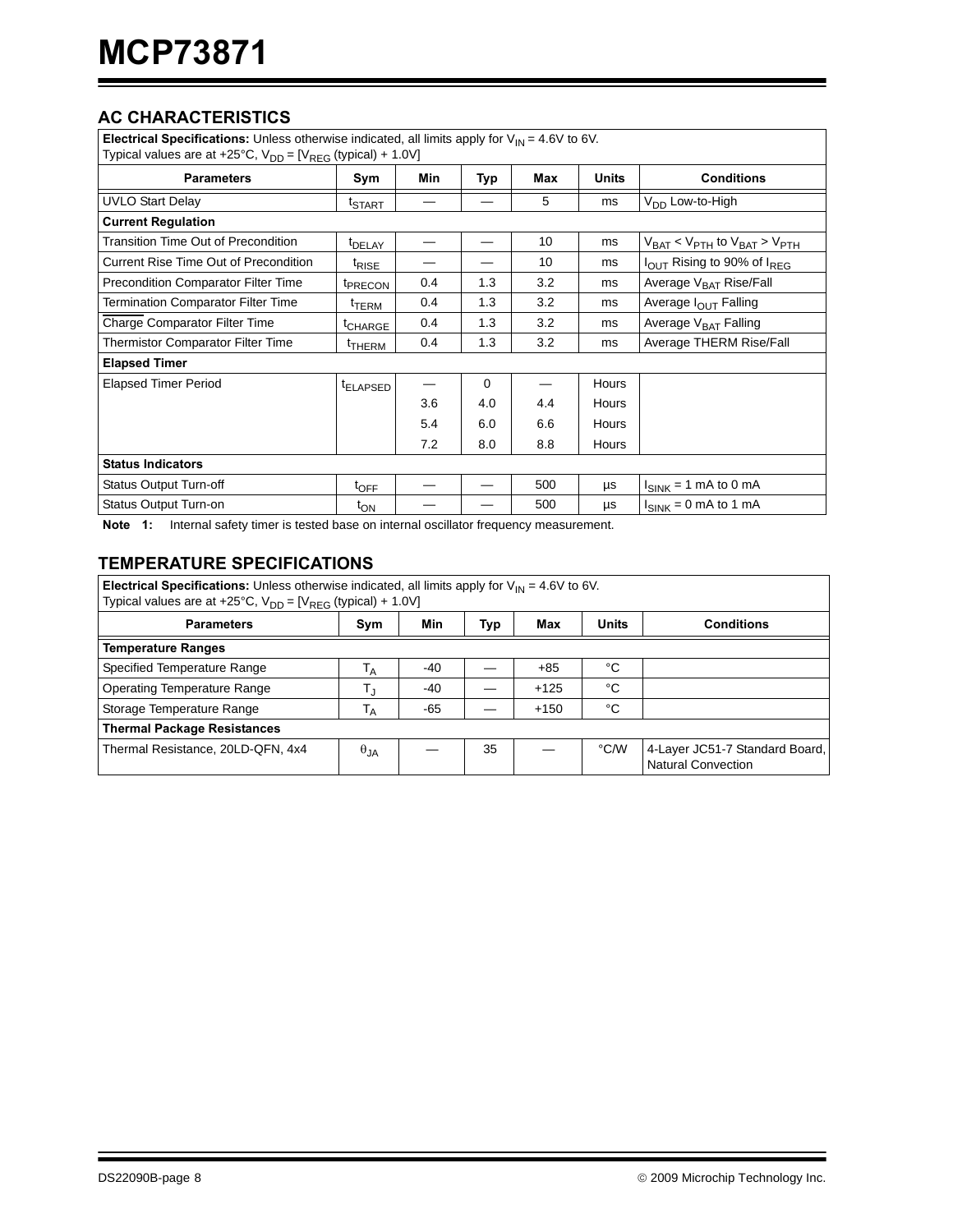# **2.0 TYPICAL PERFORMANCE CURVES**

**Note:** The graphs and tables provided following this note are a statistical summary based on a limited number of samples and are provided for informational purposes only. The performance characteristics listed herein are not tested or guaranteed. In some graphs or tables, the data presented may be outside the specified operating range (e.g., outside specified power supply range) and therefore outside the warranted range.

**Note:** Unless otherwise indicated,  $V_{IN} = [V_{REG}(typical) + 1V]$ ,  $I_{OUT} = 10$  mA and  $T_A = +25$ °C, Constant-voltage mode.



*FIGURE 2-1: Battery Regulation Voltage (V<sub>BAT</sub>)* vs. Supply Voltage (V<sub>DD</sub>).



*FIGURE 2-2: Battery Regulation Voltage*   $(V_{BAT})$  vs. Ambient Temperature  $(T_A)$ .



*FIGURE 2-3: Charge Current (I<sub>OUT</sub>) vs. Programming Resistor (R<sub>PROG</sub>).* 



*FIGURE 2-4: Charge Current (I<sub>OUT</sub>) vs. Battery Regulation Voltage (V<sub>BAT</sub>).* 



*FIGURE 2-5: Output Leakage Current (IDISCHARGE) vs. Ambient Temperature (TA).*



*FIGURE 2-6: Output Leakage Current (IDISCHARGE) vs. Battery Regulation Voltage*   $(V_{BAT})$ .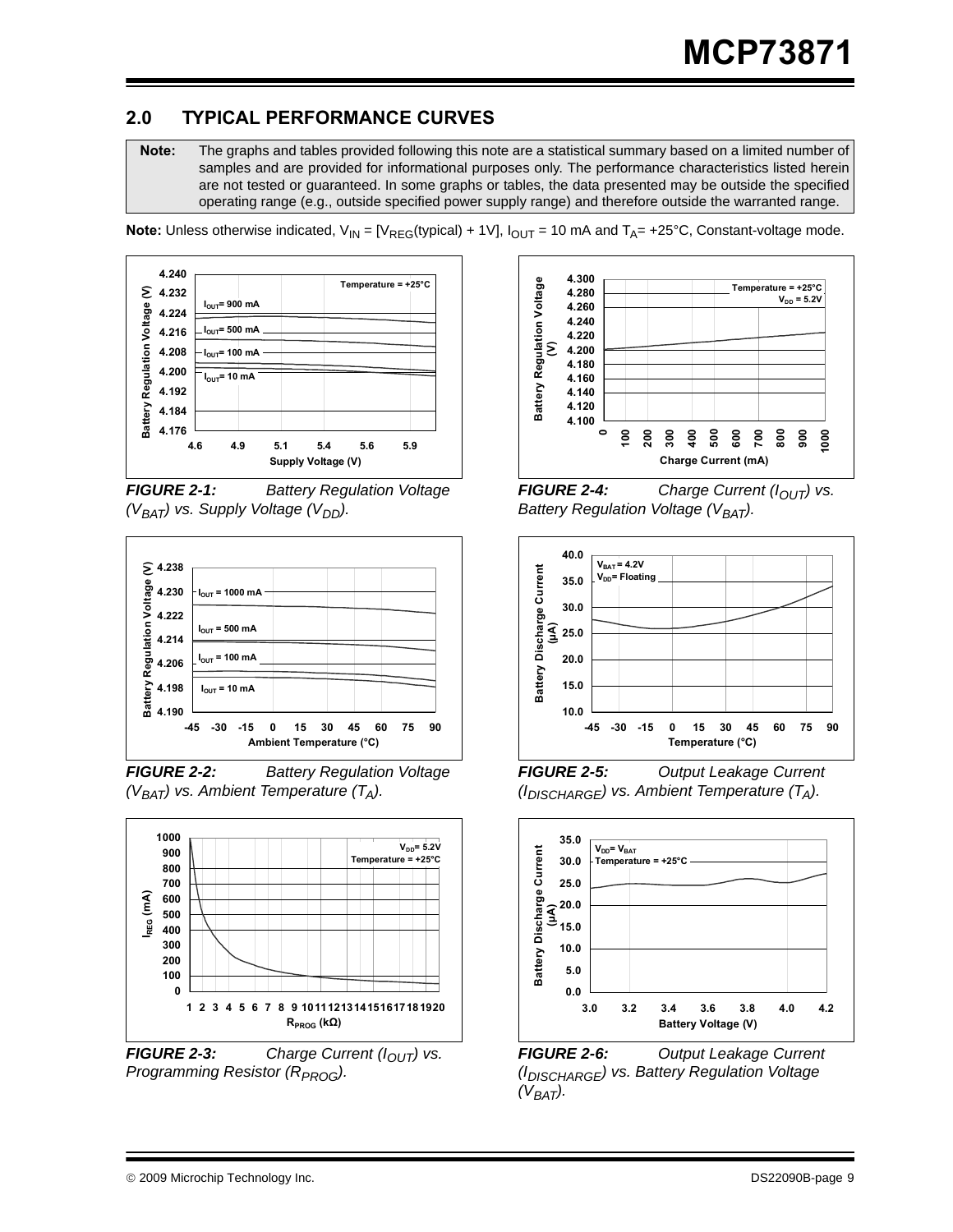# **MCP73871**

**Note:** Unless otherwise indicated,  $V_{\text{IN}} = [V_{\text{REG}}(\text{typical}) + 1V]$ ,  $I_{\text{OUT}} = 10 \text{ mA}$  and  $T_A = +25^{\circ}\text{C}$ , Constant-voltage mode.



*FIGURE 2-7: Output Leakage Current (I<sub>DISCHARGE</sub>)* vs. Battery Voltage (V<sub>BAT</sub>).



*FIGURE 2-8: Charge Current (I<sub>OUT</sub>) vs. Supply Voltage (V<sub>DD</sub>).* 



*FIGURE 2-9: Charge Current (I<sub>OUT</sub>) vs. Supply Voltage (V<sub>DD</sub>)*.



**FIGURE 2-10:** Charge Current ( $I_{OUT}$ ) vs. *Supply Voltage (V<sub>DD</sub>).* 



*FIGURE 2-11: Charge Current (I<sub>OUT</sub>) vs. Ambient Temperature (TA).*



**FIGURE 2-12:** Charge Current ( $I_{OUT}$ ) vs. *Ambient Temperature (TA).*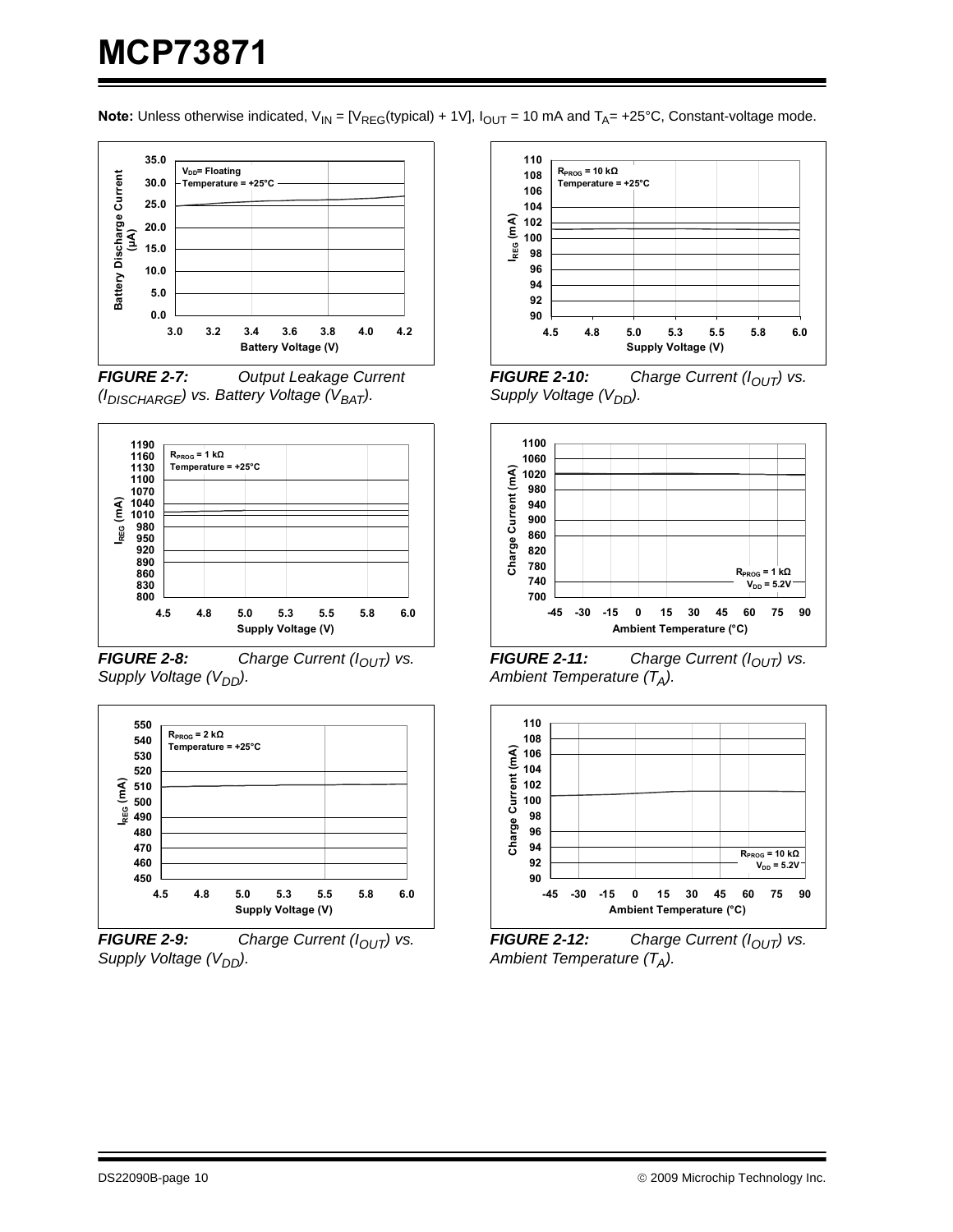**Note:** Unless otherwise indicated,  $V_{IN} = [V_{REG}(typical) + 1V]$ ,  $I_{OUT} = 10$  mA and  $T_A = +25^{\circ}C$ , Constant-voltage mode.



*FIGURE 2-13: Charge Current (I<sub>OUT</sub>) vs. Ambient Temperature (TA).*



*FIGURE 2-14: Charge Current (I<sub>OUT</sub>) vs. Junction Temperature (T<sub>J</sub>).* 



*FIGURE 2-15: Charge Current (I<sub>OUT</sub>) vs. Junction Temperature (T<sub>J</sub>).* 



*FIGURE 2-16: Charge Current (I<sub>OUT</sub>) vs. Junction Temperature (T<sub>J</sub>).* 



*FIGURE 2-17: Thermistor Current (ITHERM) vs. Supply Voltage (V<sub>DD</sub>).* 



**FIGURE 2-18:** *Thermistor Current (I<sub>THERM</sub>) vs. Ambient Temperature (T<sub>A</sub>).*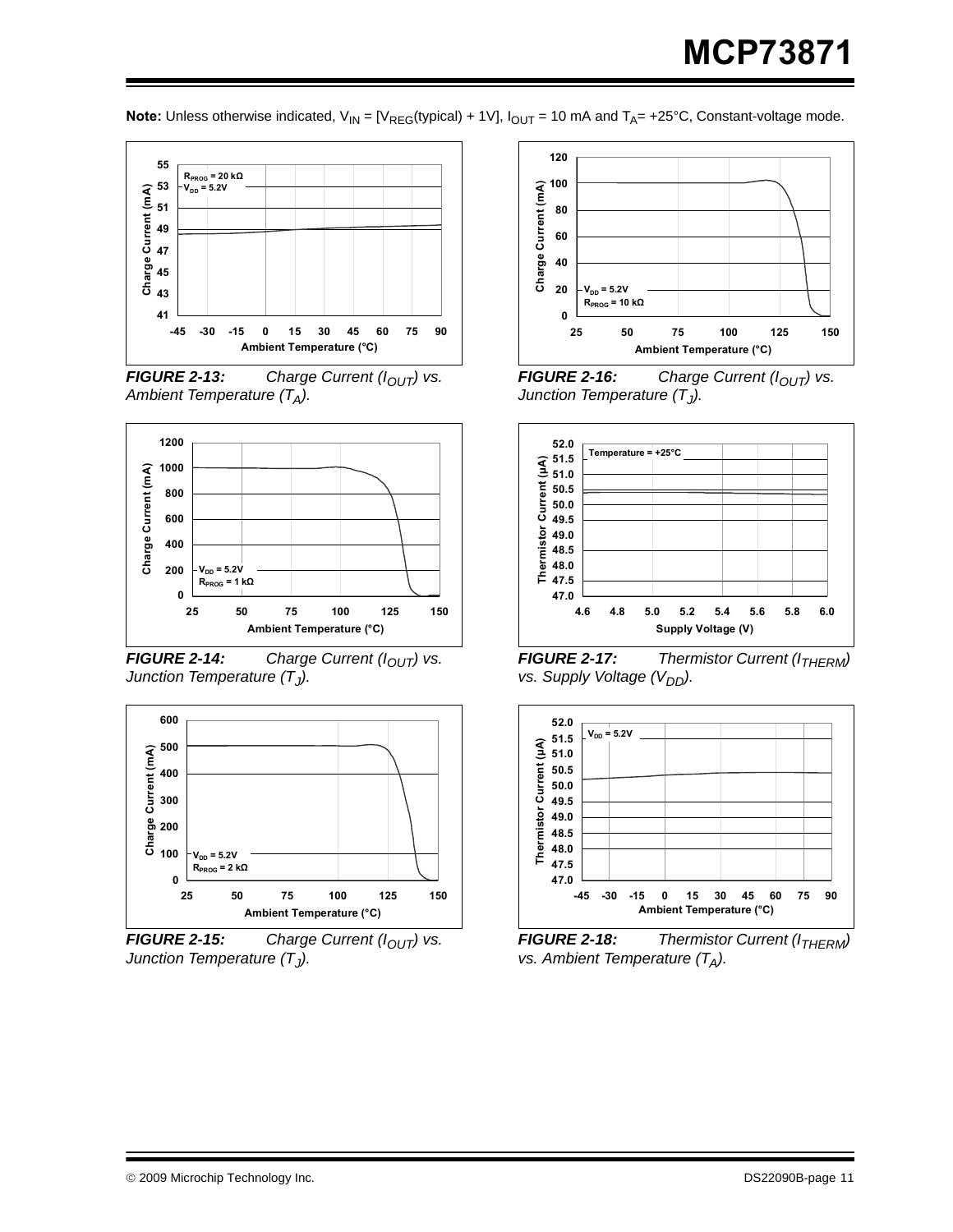# **MCP73871**

**Note:** Unless otherwise indicated,  $V_{IN} = [V_{REG}(typical) + 1V]$ ,  $I_{OUT} = 10$  mA and  $T_A = +25°C$ , Constant-voltage mode.







*FIGURE 2-20: Line Transient Response.*   $I_{OUT} = 100 \text{ mA}$ .



*FIGURE 2-21: Line Transient Response.*   $I_{OUT} = 500$  mA.



*FIGURE 2-22: Load Transient Response.*   $I_{OUT} = 100 \text{ mA}$ .



*FIGURE 2-23: Load Transient Response.*   $I_{OUT} = 500 \text{ mA}$ .



*FIGURE 2-24: Undervoltage Lockout.*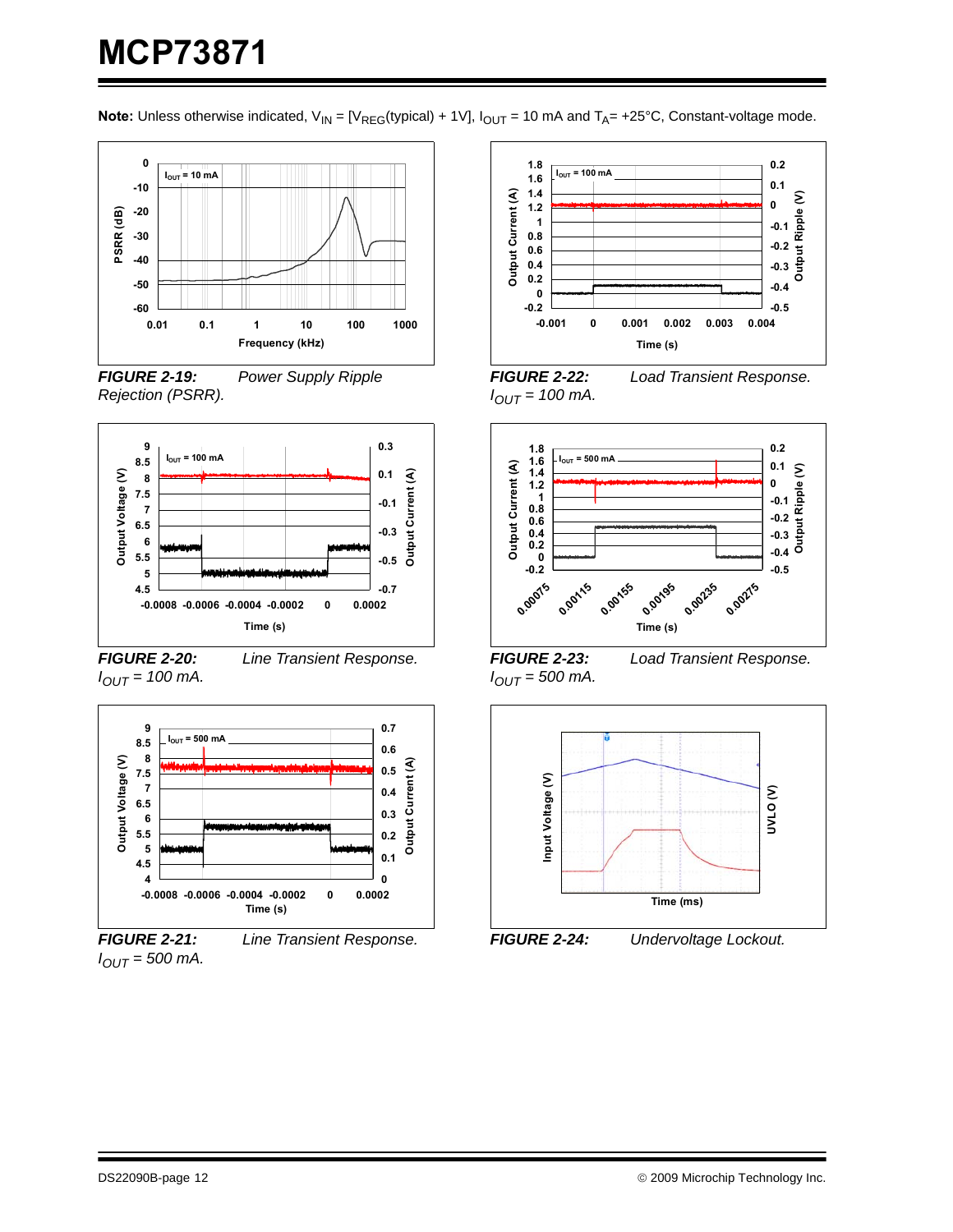**Note:** Unless otherwise indicated,  $V_{IN} = [V_{REG}(typical) + 1V]$ ,  $I_{OUT} = 10$  mA and  $T_A = +25$ °C, Constant-voltage mode.







*FIGURE 2-26: Complete Charge Cycle (130 mAh Li-Ion Battery).*



*FIGURE 2-27: Complete Charge Cycle (1000 mAh Li-Ion Battery).*



*FIGURE 2-28: Typical Charge Profile in Preconditioning (1000 mAh Battery).*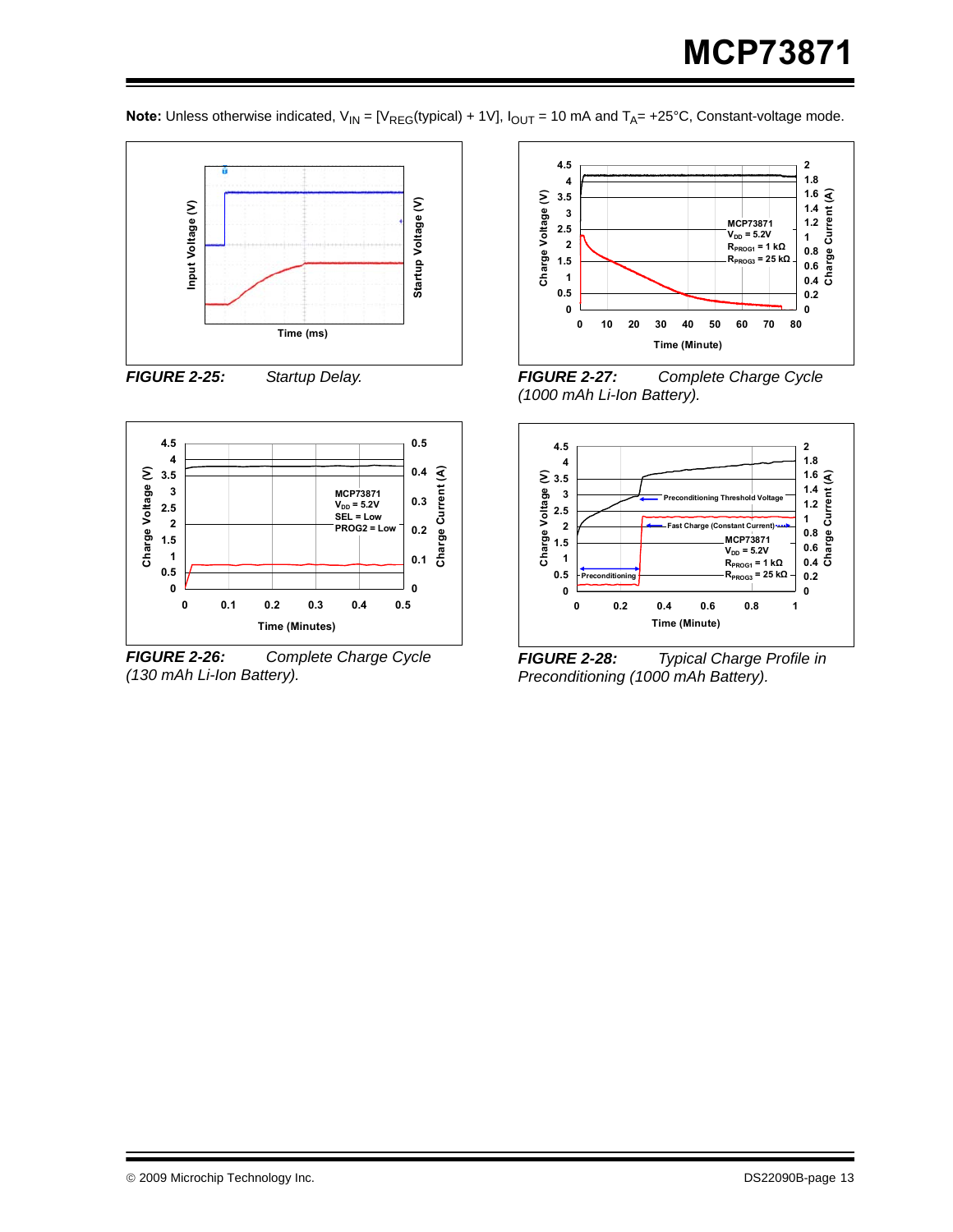**NOTES:**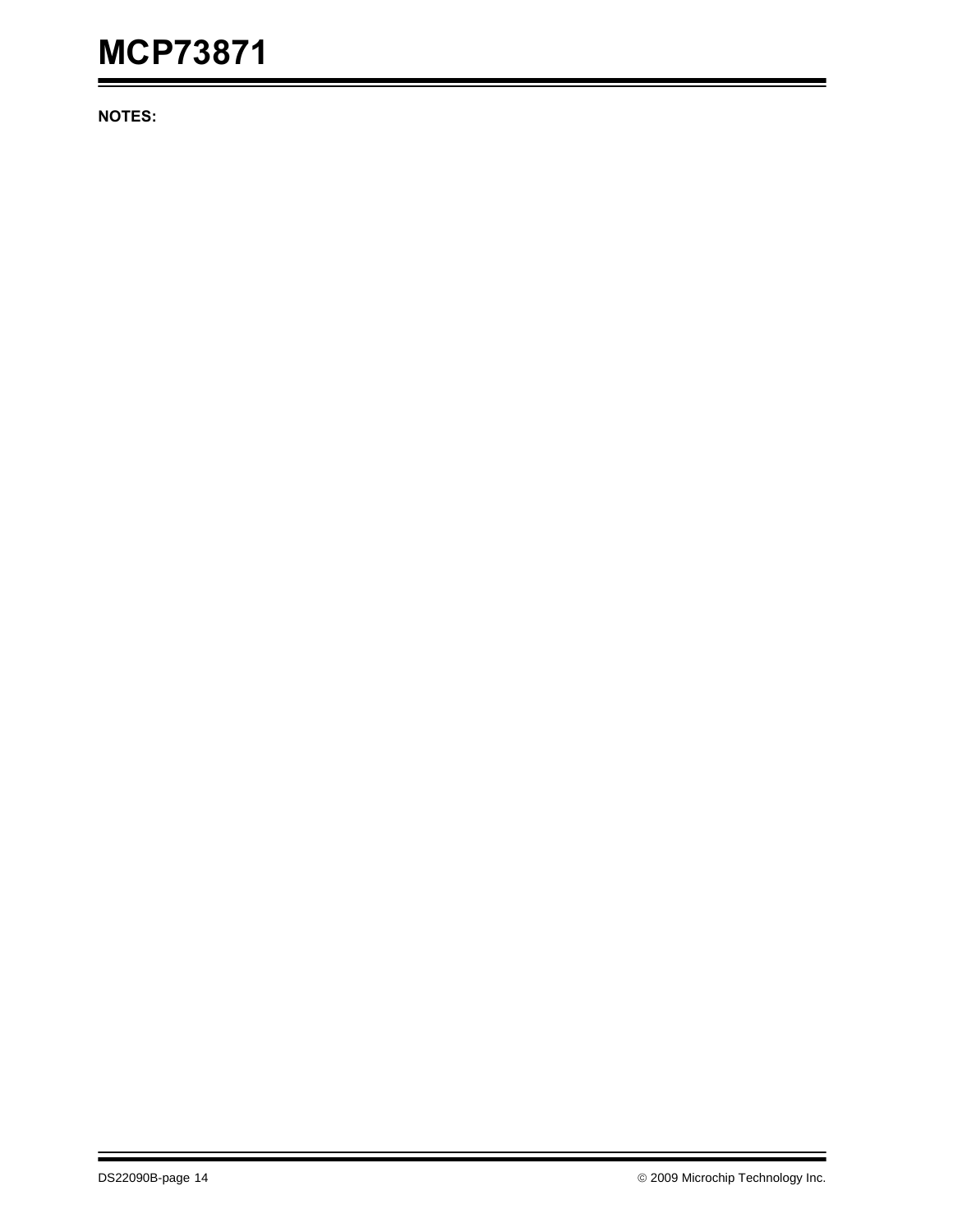# **3.0 PIN DESCRIPTION**

The descriptions of the pins are listed in [Table 3-1.](#page-14-0)

<span id="page-14-0"></span>

| <b>PIN FUNCTION TABLES</b><br><b>TABLE 3-1:</b> |  |
|-------------------------------------------------|--|
|-------------------------------------------------|--|

| Pin<br><b>Number</b> | Symbol                                      | $II$         | <b>Function</b>                                                                                                                                                                                                                                                     |  |  |  |
|----------------------|---------------------------------------------|--------------|---------------------------------------------------------------------------------------------------------------------------------------------------------------------------------------------------------------------------------------------------------------------|--|--|--|
| 1, 20                | <b>OUT</b>                                  | O            | <b>System Output Terminal</b>                                                                                                                                                                                                                                       |  |  |  |
| 2                    | <b>VPCC</b>                                 |              | Voltage proportional charge control                                                                                                                                                                                                                                 |  |  |  |
| 3                    | <b>SEL</b>                                  |              | Input type selection (Low for USB port, High for ac-dc adapter)                                                                                                                                                                                                     |  |  |  |
| 4                    | PROG <sub>2</sub>                           | L            | USB port input current limit selection when SEL = Low.<br>$(Low = 100 \text{ mA}, High = 500 \text{ mA})$                                                                                                                                                           |  |  |  |
| 5                    | THERM                                       | 1/O          | Thermistor monitoring input and bias current                                                                                                                                                                                                                        |  |  |  |
| 6                    | PG                                          | O            | Power-Good Status Output (Open-Drain)                                                                                                                                                                                                                               |  |  |  |
| $\overline{7}$       | STAT <sub>2</sub>                           | O            | Charge Status Output 2 (Open-Drain)                                                                                                                                                                                                                                 |  |  |  |
| 8                    | STAT1/<br><b>LBO</b>                        | O            | Charge Status Output 1 (Open-Drain). Low battery output indicator when<br>$V_{BAT}$ > $V_{IN}$                                                                                                                                                                      |  |  |  |
| 9                    | TE.                                         | $\mathsf{I}$ | Timer Enable; Enables Safety Timer when active Low                                                                                                                                                                                                                  |  |  |  |
| 10, 11, EP           | $V_{SS}$                                    |              | Battery Management OV Reference. EP (Exposed Thermal Pad); There is an<br>internal electrical connection between the exposed thermal pad and $V_{SS}$ . The EP<br>must be connected to the same potential as the $V_{SS}$ pin on the Printed Circuit<br>Board (PCB) |  |  |  |
| 12                   | PROG3                                       | 1/O          | Termination set point for both ac-dc adapter and USB port                                                                                                                                                                                                           |  |  |  |
| 13                   | PROG1                                       | 1/O          | Fast charge current requiation setting with $SEL = High$ . Preconditioning set point<br>for both USB port and ac-dc adapter.                                                                                                                                        |  |  |  |
| 14, 15               | V <sub>BAT</sub>                            | 1/O          | Battery Positive Input and Output connection                                                                                                                                                                                                                        |  |  |  |
| 16                   | VBAT_SENSE                                  | 1/O          | <b>Battery Voltage Sense</b>                                                                                                                                                                                                                                        |  |  |  |
| 17                   | <b>CE</b>                                   |              | Device Charge Enable; Enabled when CE = High                                                                                                                                                                                                                        |  |  |  |
| 18, 19               | IN                                          |              | Power Supply Input.                                                                                                                                                                                                                                                 |  |  |  |
| Legend:              | $I = Input, O = Output, I/O = Input/Output$ |              |                                                                                                                                                                                                                                                                     |  |  |  |

**Note:** The input pins should always tie to either High or Low, and never allow floating to ensure operation properly.

#### **3.1 Power Supply Input (IN)**

A supply voltage of  $V_{REG}$  + 0.3V to 6V is recommended. Bypass to  $V_{SS}$  with a minimum of 4.7 µF.

#### **3.2 System Output Terminal (OUT)**

The MCP73871 device powers the system via output terminals while independently charging the battery. This feature reduces the charge and discharge cycles on the battery, allows for proper charge termination and the system to run with an absent or defective battery pack. Also, this feature gives the system priority on input power, allowing the system to power-up with deeply depleted battery packs. Bypass to  $V_{SS}$  with a minimum of 4.7 µF is recommended.

#### **3.3 Voltage Proportional Charge Control (VPCC)**

If the voltage on the IN pin drops to a preset value, determined by the threshold established at the VPCC input, due to a limited amount of input current or input source impedance, the battery charging current is reduced. Further demand from the system is supported by the battery, if possible. To active this feature, simply supply 1.23V or greater to VPCC pin. This feature can be disabled by connecting the VPCC pin to IN.

For example, a system is designed with a 5.5V rated DC power supply with ±0.5V tolerance. The worst condition of 5V is selected, which is used to calculate the VPCC supply voltage with divider.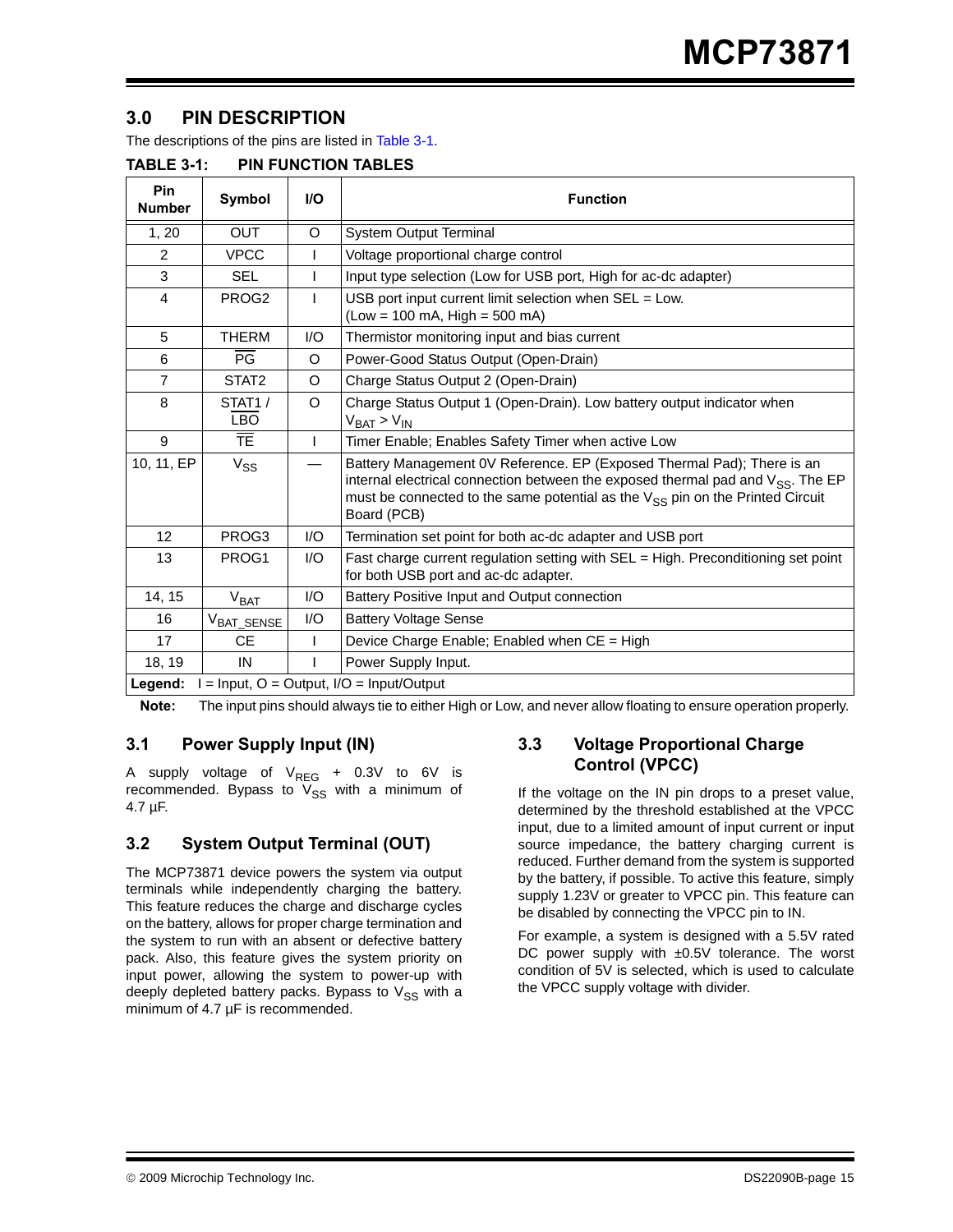The voltage divider equation is shown below:

$$
V_{VPCC} = \left(\frac{R_2}{R_1 + R_2}\right) \times V_{IN} = 1.23 \text{ V}
$$

$$
1.23 \text{ V} = \left(\frac{110 \text{ k}\Omega}{110 \text{ k}\Omega + R_1}\right) \times 5 \text{ V}
$$

$$
R_1 = 337.2 \text{ k}\Omega
$$

The calculated R<sub>1</sub> equals to 337.2 kΩ when 110 kΩ is selected for R<sub>2</sub>. The 330 kΩ resistor is selected for R<sub>1</sub> to build the voltage divider for VPCC.



*FIGURE 3-1: Voltage Divider Example.*

# **3.4 Input Source Type Selection (SEL)**

The input source type selection (SEL) pin is used to select input power source for input current limit control feature. With the SEL input High, the MCP73871 device is designed to provide a typical 1.65A to system power and charge Li-Ion battery from a regular 5V wall adapter. The MCP73871 device limits the input current up to 1.8A. When SEL active Low, the input source is designed to provide system power and Li-Ion battery charging from a USB Port input while adhering to the current limits governed by the USB specification.

# **3.5 Battery Management 0V Reference**   $(V_{SS})$

Connect to negative terminal of battery, system load and input supply.

# **3.6 Battery Charge Control Output**   $(V<sub>BAT</sub>)$

Connect to positive terminal of Li-Ion / Li-Polymer batteries. Bypass to  $V_{SS}$  with a minimum of 4.7  $\mu$ F to ensure loop stability when the battery is disconnected.

# **3.7 Battery Voltage Sense (VBAT\_SENSE)**

Connect to positive terminal of battery. A precision internal voltage sense regulates the final voltage on this pin to  $V_{REG}$ .

#### **3.8 Charge Current Regulation Set (PROG1)**

The maximum constant charge current is set by placing a resistor from PROG1 to  $V_{SS}$ . PROG1 sets the maximum constant charge current for both ac-dc adapter and USB port. However, the actual charge current is based on input source type and system load requirement.

#### **3.9 USB-Port Current Regulation Set (PROG2)**

The MCP73871 device USB-Port current regulation set input (PROG2) is a digital input selection. A logic Low selects a 1 unit load input current from USB port (100 mA); a logic High selects a 5 unit loads input current from USB port (500 mA).

# **3.10 Charge Status Output 1 (STAT1)**

STAT1 is an open-drain logic output for connection to an LED for charge status indication. Alternatively, a pull-up resistor can be applied for interfacing to a host microcontroller. Refer to [Table 5-1](#page-22-0) for a summary of the status output during a charge cycle.

# **3.11 Charge Status Output 2 (STAT2)**

STAT2 is an open-drain logic output for connection to an LED for charge status indication. Alternatively, a pull-up resistor can be applied for interfacing to a host microcontroller. Refer to [Table 5-1](#page-22-0) for a summary of the status output during a charge cycle.

# **3.12 Power-Good (PG)**

The power-good  $(\overline{PG})$  is an open-drain logic output for input power supply indication. The PG output is low whenever the input to the MCP73871 device is above the UVLO threshold and greater than the battery voltage. The PG output can be used as an indication to the user via an illuminated LED or to the system via a pull-up resistor for interfacing to a host microcontroller that an input source other than the battery is supplying power. Refer to [Table 5-1](#page-22-0) for a summary of the status output during a charge cycle.

# **3.13 Low Battery Output (LBO)**

STAT1 also serves as low battery output (LBO) if the selected MCP73871 is equipped with this feature. It reminds the system or end user when the Li-Ion battery voltage level is low. The LBO feature enables when the system is running from the Li-Ion batteries. The LBO indicator can be used as an indication to the user via lit up LED or to the system via a pull-up resistor for interfacing to a host microcontroller that an input source other than the battery is supplying power. Refer to [Table 5-1](#page-22-0) for a summary of the status output during a charge cycle.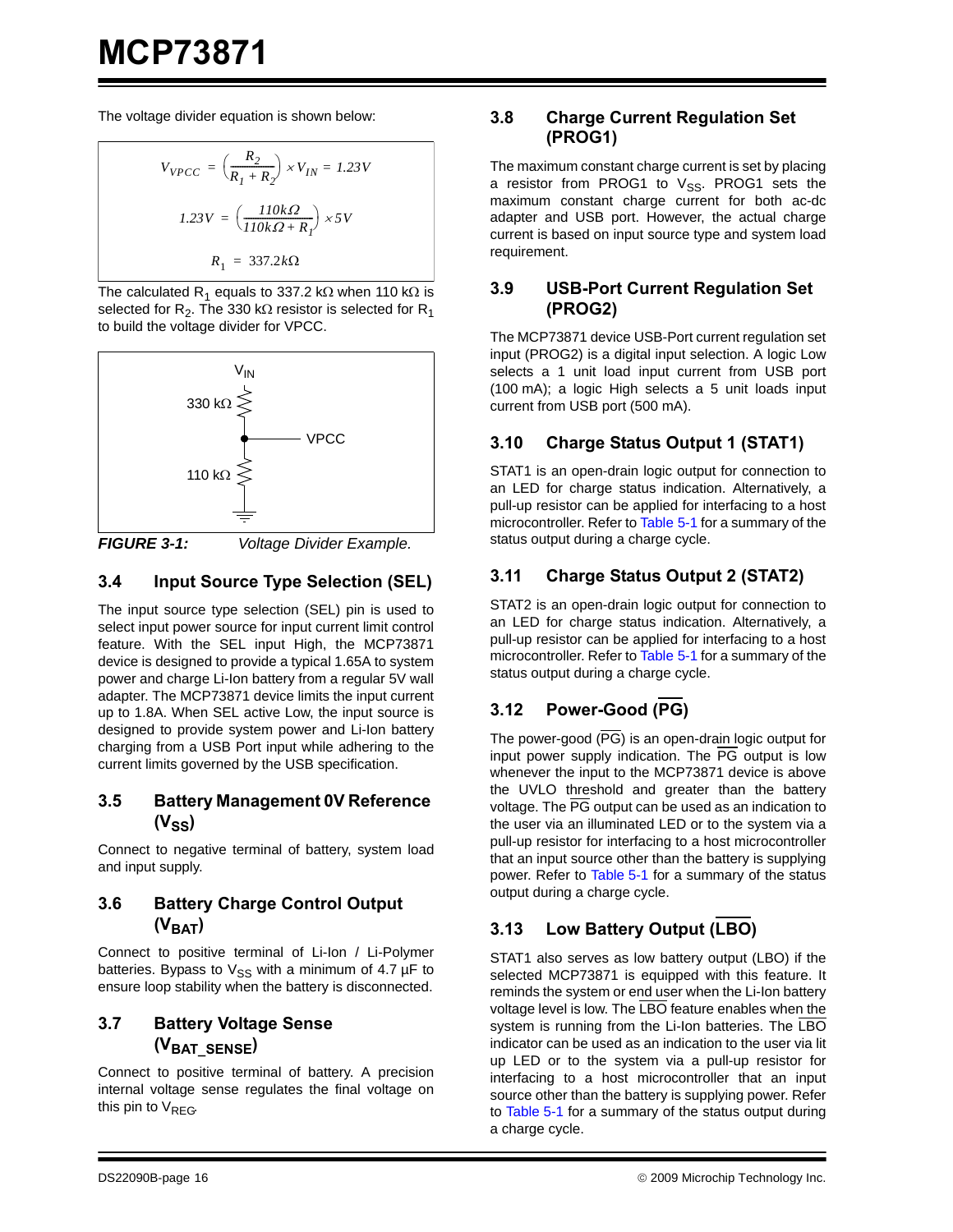# **3.14 Timer Enable (TE)**

The timer enable  $(\overline{TE})$  feature is used to enable or disable the internal timer. A low signal on this pin enables the internal timer and a high signal disables the internal timer. The  $\overline{TE}$  input can be used to disable the timer when the system load is substantially limiting the available supply current to charge the battery. The  $\overline{\text{TE}}$  input is compatible with 1.8V logic.

| Note: | The built-in safety timer is available for the |
|-------|------------------------------------------------|
|       | following options: 4 HR, 6 HR and 8 HR.        |

#### **3.15 Battery Temperature Monitor (THERM)**

The MCP73871 device continuously monitor battery temperature during a charge cycle by measuring the voltage between the THERM and  $V_{SS}$  pins. An internal 50 µA current source provides the bias for most common 10 kΩ negative-temperature coefficient thermistors (NTC). The MCP73871 device compares the voltage at the THERM pin to factory set thresholds of 1.24V and 0.25V, typically. Once a voltage outside the thresholds is detected during a charge cycle, the MCP73871 device immediately suspends the charge cycle. The charge cycle resumes when the voltage at the THERM pin returns to the normal range. The charge temperature window can be set by placing fixed value resistors in series-parallel with a thermistor. Refer to **[Section 6.0 "Applications"](#page-24-0)** for calculations of resistance values.

# **3.16 Charge Enable (CE)**

With the CE input Low, the Li-Ion battery charger feature of the MCP73871 will be disabled. The charger feature is enabled when CE is active High. Allowing the CE pin to float during the charge cycle may cause system instability. The CE input is compatible with 1.8V logic. Refer to **[Section 6.0 "Applications"](#page-24-0)** for various applications in designing with CE features.

# **3.17 Exposed Thermal Pad (EP)**

There is an internal electrical connection between the Exposed Thermal Pad (EP) and the  $V_{SS}$  pin; they must be connected to the same potential.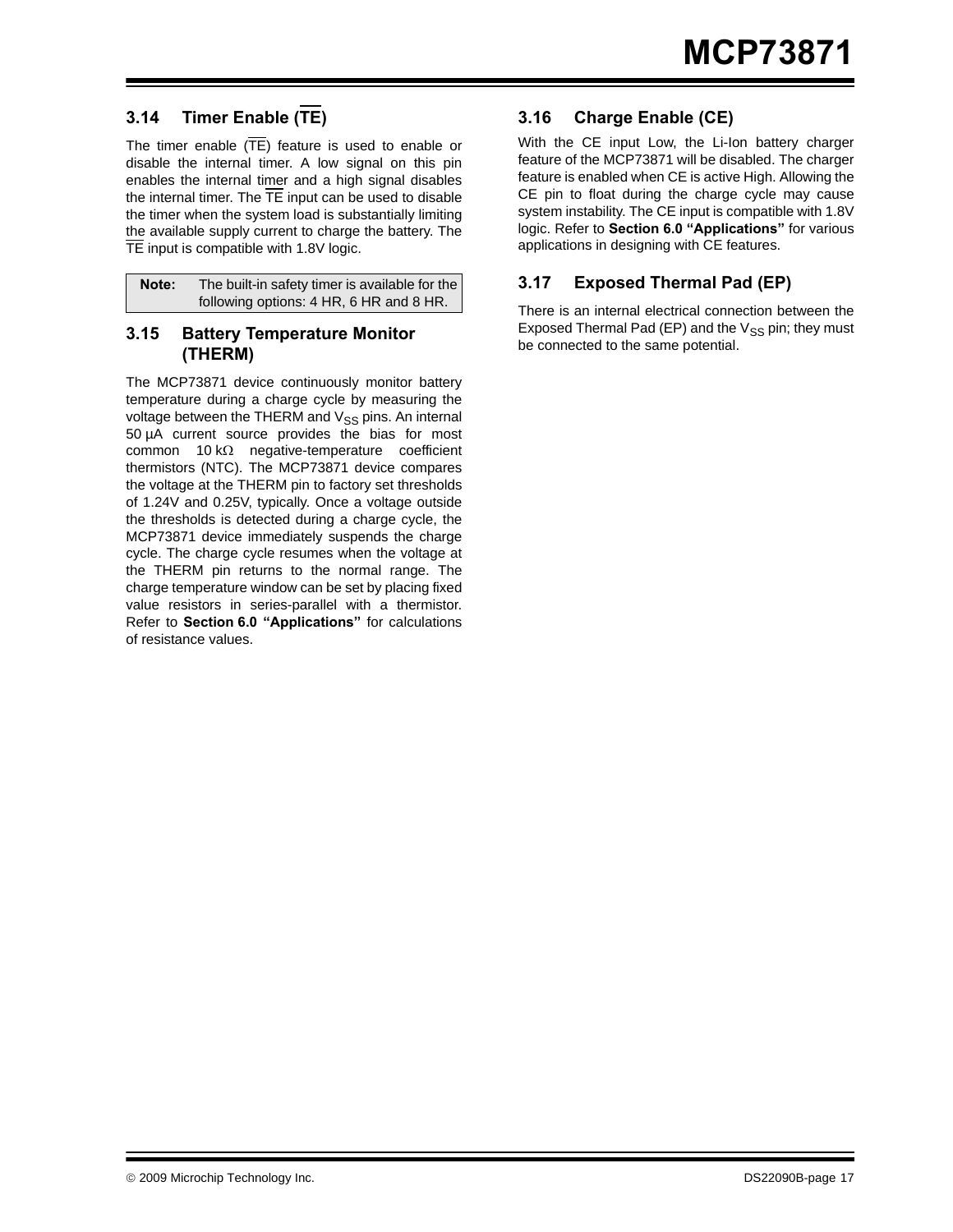**NOTES:**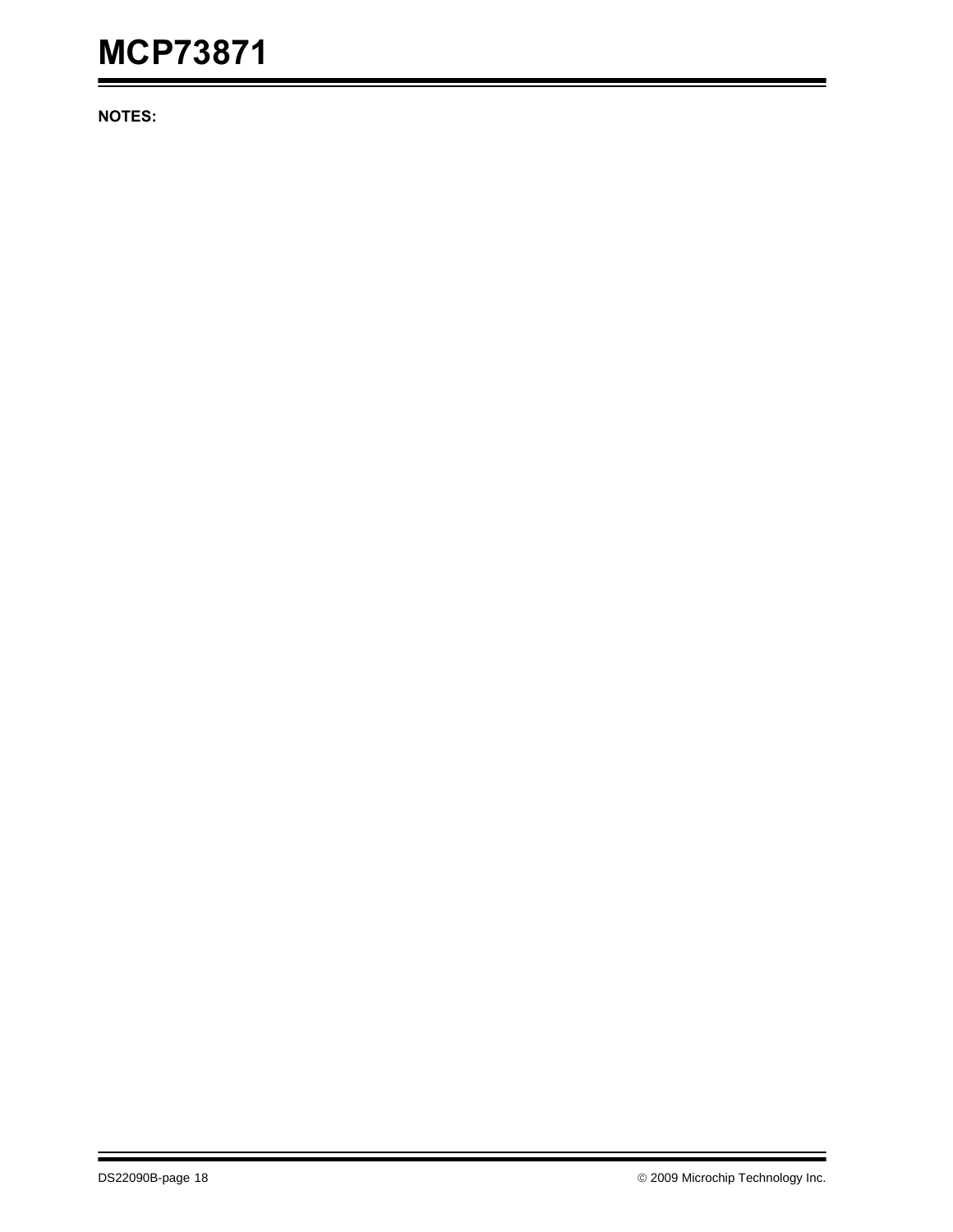# **4.0 DEVICE OVERVIEW**

The MCP73871 device is a simple, but fully integrated linear charge management controllers with system load sharing feature. [Figure 4-1](#page-18-0) depicts the operational flow algorithm.



<span id="page-18-0"></span>*FIGURE 4-1: MCP73871 Device Flow Chart.*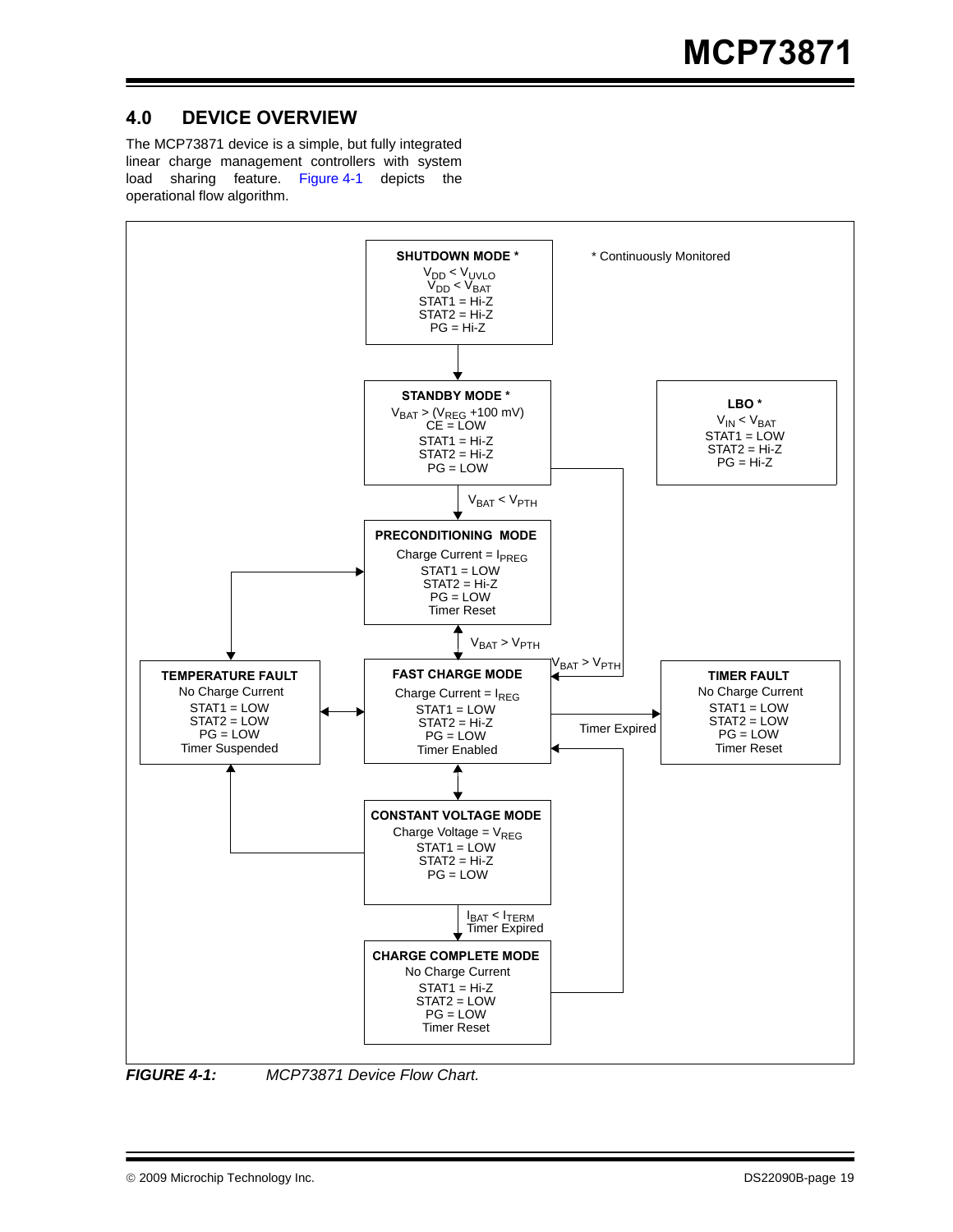#### **4.1 UnderVoltage Lockout (UVLO)**

An internal undervoltage lockout (UVLO) circuit monitors the input voltage and keeps the charger in shutdown mode until the input supply rises above the UVLO threshold.

In the event a battery is present when the input power is applied, the input supply must rise approximately 100 mV above the battery voltage before the MCP73871 device become operational.

The UVLO circuit places the device in shutdown mode if the input supply falls to approximately 100 mV of the battery voltage.

The UVLO circuit is always active. At any time, the input supply is below the UVLO threshold or approximately 100 mV of the voltage at the  $V_{BAT}$  pin, the MCP73871 device is placed in a shutdown mode.

During any UVLO condition, the battery reverse discharge current shall be less than 2  $\mu$ A.

#### **4.2 System Load Sharing**

The system load sharing feature gives the system priority on input power, allowing the system to power-up with deeply depleted battery packs.

With the SEL input active Low, the MCP73871 device is designed to provide system power and Li-Ion battery charging from a USB input while adhering to the current limits governed by the USB specification.

With the SEL input active High, the MCP73871 device limits the total supply current to 1.8A (system power and charge current combined).



| <b>FIGURE 4-2:</b> | <b>System Load Sharing</b> |
|--------------------|----------------------------|
| Diagram.           |                            |

#### **4.3 Charge Qualification**

For a charge cycle to begin, all UVLO conditions must be met and a battery or output load must be present.

A charge current programming resistor must be connected from PROG1 to  $V_{SS}$  when SEL = High. When SEL = Low, PROG2 needs to tie to High or Low for proper operation.

#### **4.4 Preconditioning**

If the voltage at the  $V_{BAT}$  pin is less than the preconditioning threshold, the MCP73871 device enters a preconditioning mode. The preconditioning threshold is factory set. Refer to **[Section 1.0](#page-4-0) ["Electrical Characteristics"](#page-4-0)** for preconditioning threshold options.

In this mode, the MCP73871 device supplies 10% of the fast charge current (established with the value of the resistor connected to the PROG1 pin) to the battery.

When the voltage at the  $V_{BAT}$  pin rises above the preconditioning threshold, the MCP73871 device enters the constant current (fast charge) mode.

#### **4.5 Constant Current Mode - Fast Charge**

During the constant current mode, the programmed charge current is supplied to the battery or load. The charge current is established using a single resistor from PROG1 to  $V_{SS}$ . The program resistor and the charge current are calculated using the following equation:

#### **EQUATION 4-1:**

<span id="page-19-0"></span>

| Where:     |     | <i>1000V</i><br>$I_{REG} = \frac{1}{R_{PROG1}}$ |
|------------|-----|-------------------------------------------------|
| $R_{PROG}$ | $=$ | kilo-ohms ( $k\Omega$ )                         |
| $I_{RFG}$  | $=$ | milliampere (mA)                                |

Constant current mode is maintained until the voltage at the  $V_{BAT}$  pin reaches the regulation voltage,  $V_{REG}$ .

When constant current mode is invoked, the internal timer is reset.

#### 4.5.1 TIMER EXPIRED DURING CONSTANT CURRENT - FAST CHARGE MODE

If the internal timer expires before the recharge voltage threshold is reached, a timer fault is indicated and the charge cycle terminates. The MCP73871 device remains in this condition until the battery is removed. If the battery is removed, the MCP73871 device enters the Stand-by mode where it remains until a battery is reinserted.

#### **4.6 Constant Voltage Mode**

When the voltage at the  $V_{BAT}$  pin reaches the regulation voltage,  $V_{REG}$  constant voltage regulation begins. The regulation voltage is factory set to 4.10V or 4.20V with a tolerance of  $\pm 0.5\%$ .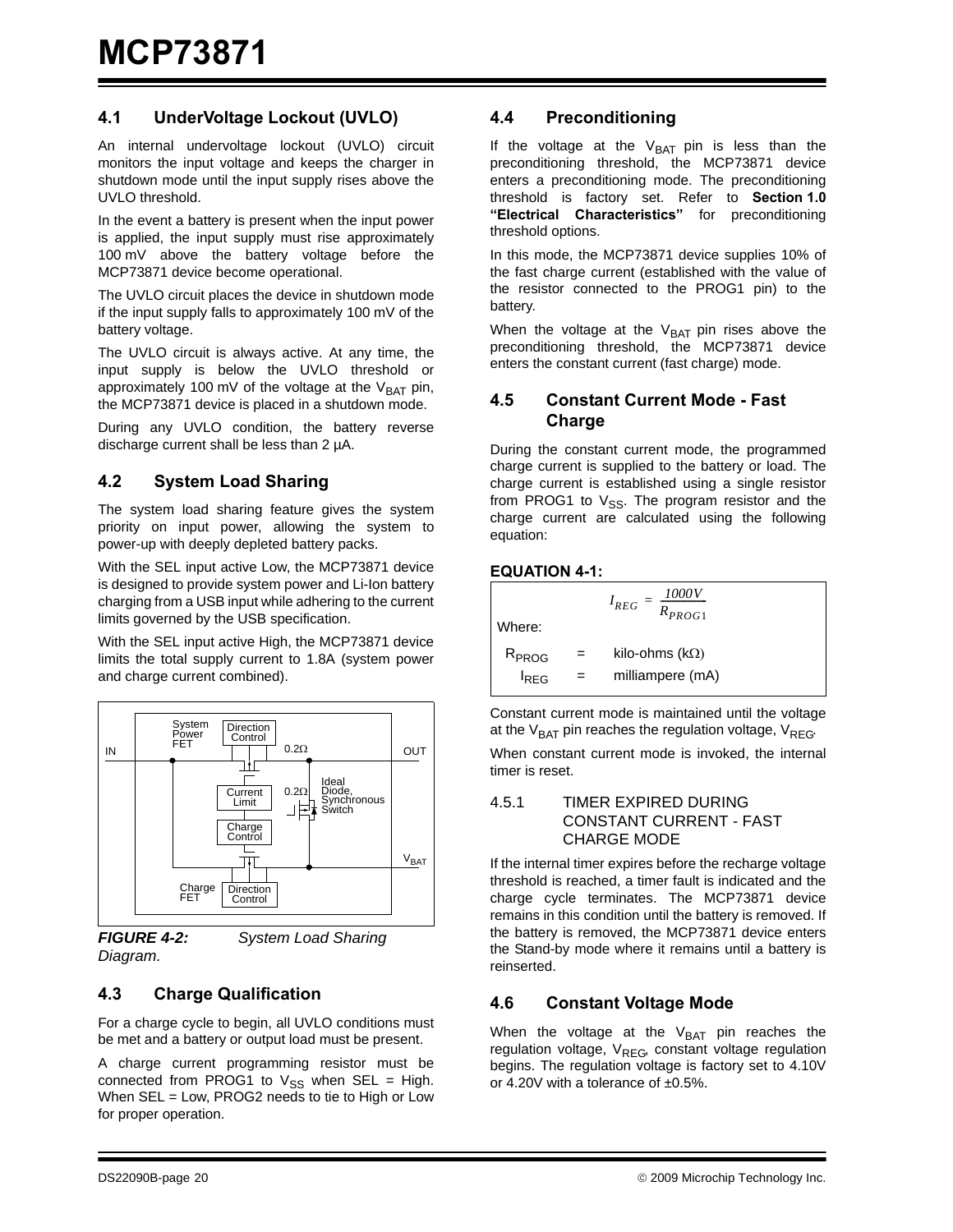#### <span id="page-20-1"></span>**4.7 Charge Termination**

The charge cycle is terminated when, during constant voltage mode, the average charge current diminishes below a threshold established with the value of a resistor connected from PROG3 to  $V_{SS}$  or internal timer has expired. A 1 ms filter time on the termination comparator ensures that transient load conditions do not result in premature charge cycle termination. The timer period is factory set and can be disabled. Refer to **[Section 1.0 "Electrical Characteristics"](#page-4-0)** for timer period options.

The program resistor and the charge current are calculated using the following equation:

#### <span id="page-20-2"></span>**EQUATION 4-2:**

| Where:                         | 1000 V<br>$I_{TERMINATION}$ =<br>$R_{PROG3}$ |
|--------------------------------|----------------------------------------------|
| R <sub>PROG</sub><br>$I_{RFG}$ | kilo-ohms ( $k\Omega$ )<br>milliampere (mA)  |

The charge current is latched off and the MCP73871 device enters a charge complete mode. The recommended PROG3 resistor values are between 5 kΩ and 100 kΩ.

#### **4.8 Automatic Recharge**

The MCP73871 device continuously monitors the voltage at the  $V<sub>BAT</sub>$  pin in the charge complete mode. If the voltage drops below the recharge threshold, another charge cycle begins and current is once again supplied to the battery or load. The recharge threshold is factory set. Refer to **[Section 1.0 "Electrical](#page-4-0) [Characteristics"](#page-4-0)** for recharge threshold options.

| Note: |                | Charge termination and automatic           |  |
|-------|----------------|--------------------------------------------|--|
|       |                | recharge features avoid constant charging  |  |
|       |                | Li-Ion batteries to prolong life of Li-Ion |  |
|       |                | batteries while keeping their capacity at  |  |
|       | healthy level. |                                            |  |

#### **4.9 Thermal Regulation**

The MCP73871 device limits the charge current based on the die temperature. The thermal regulation optimizes the charge cycle time while maintaining device reliability. [Figure 4-3](#page-20-0) depicts the thermal regulation for the MCP73871 device. Refer to **[Section 1.0 "Electrical Characteristics"](#page-4-0)** for thermal package resistances and **[Section 6.1.1.2 "Thermal](#page-25-0) [Considerations"](#page-25-0)** for calculating power dissipation.



<span id="page-20-0"></span>*FIGURE 4-3: Thermal Regulation*

#### **4.10 Thermal Shutdown**

The MCP73871 device suspends charge if the die temperature exceeds 150°C. Charging will resume when the die temperature has cooled by approximately 10°C. The thermal shutdown is a secondary safety feature in the event that there is a failure within the thermal regulation circuitry.

#### **4.11 Temperature Qualification**

The MCP73871 device continuously monitor battery temperature during a charge cycle by measuring the voltage between the THERM and  $V_{SS}$  pins. An internal 50 µA current source provides the bias for most common 10 kΩ negative-temperature coefficient thermistors (NTC). The MCP73871 device compares the voltage at the THERM pin to factory set thresholds of 1.24V and 0.25V, typically. Once a voltage outside the thresholds is detected during a charge cycle, the MCP73871 device immediately suspends the charge cycle. The MCP73871 device suspends charge by turning off the charge pass transistor and holding the timer value. The charge cycle resumes when the voltage at the THERM pin returns to the normal range.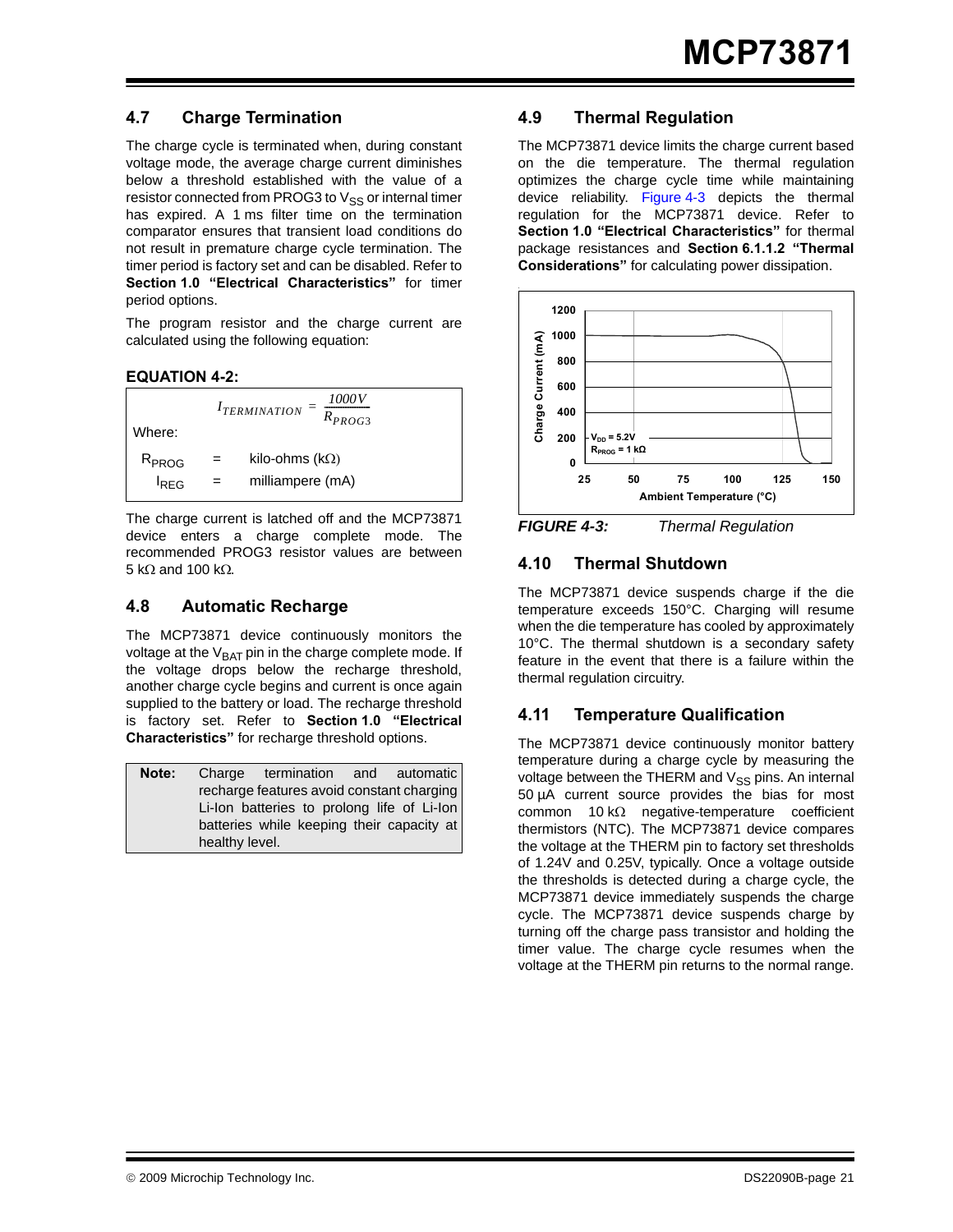#### **4.12 Voltage Proportional Charge Control (VPCC)**

If the voltage on the IN pin drops to a preset value, determined by the threshold established at the VPCC input, due to a limited amount of input current or input source impedance, then the battery charging current is reduced. The VPCC control tries to reach a steady-state condition where the system load has priority and the battery is charged with the remaining current. Therefore, if the system demands more current than the input can provide, the ideal diode will become forward biased and the battery is able to supplement the input current to the system load.

The VPCC sustains the system load as its highest priority. It does this by reducing the noncritical charge current while maintaining the maximum power output of the adapter. Further demand from the system is supported by the battery, if possible.

The VPCC feature functions identically for USB port or ac-dc adapter inputs. This feature can be disabled by connecting the VPCC to IN pin.

#### **4.13 Input Current Limit Control (ICLC)**

If the input current threshold is reached, then the battery charging current is reduced. The ICLC tries to reach a steady-state condition where the system load has priority and the battery is charged with the remaining current. No active control limits the current to the system. Therefore, if the system demands more current than the input can provide or the input ICLC is reached, the ideal diode will become forward biased and the battery is able to supplement the input current to the system load.

The ICLC sustains the system load as its highest priority. This is done by reducing the non-critical charge current while adhering to the current limits governed by the USB specification or the maximum ac-dc adapter current supported. Further demand from the system is supported by the battery, if possible.



*FIGURE 4-4: Input Current Limit Control - USB Port.*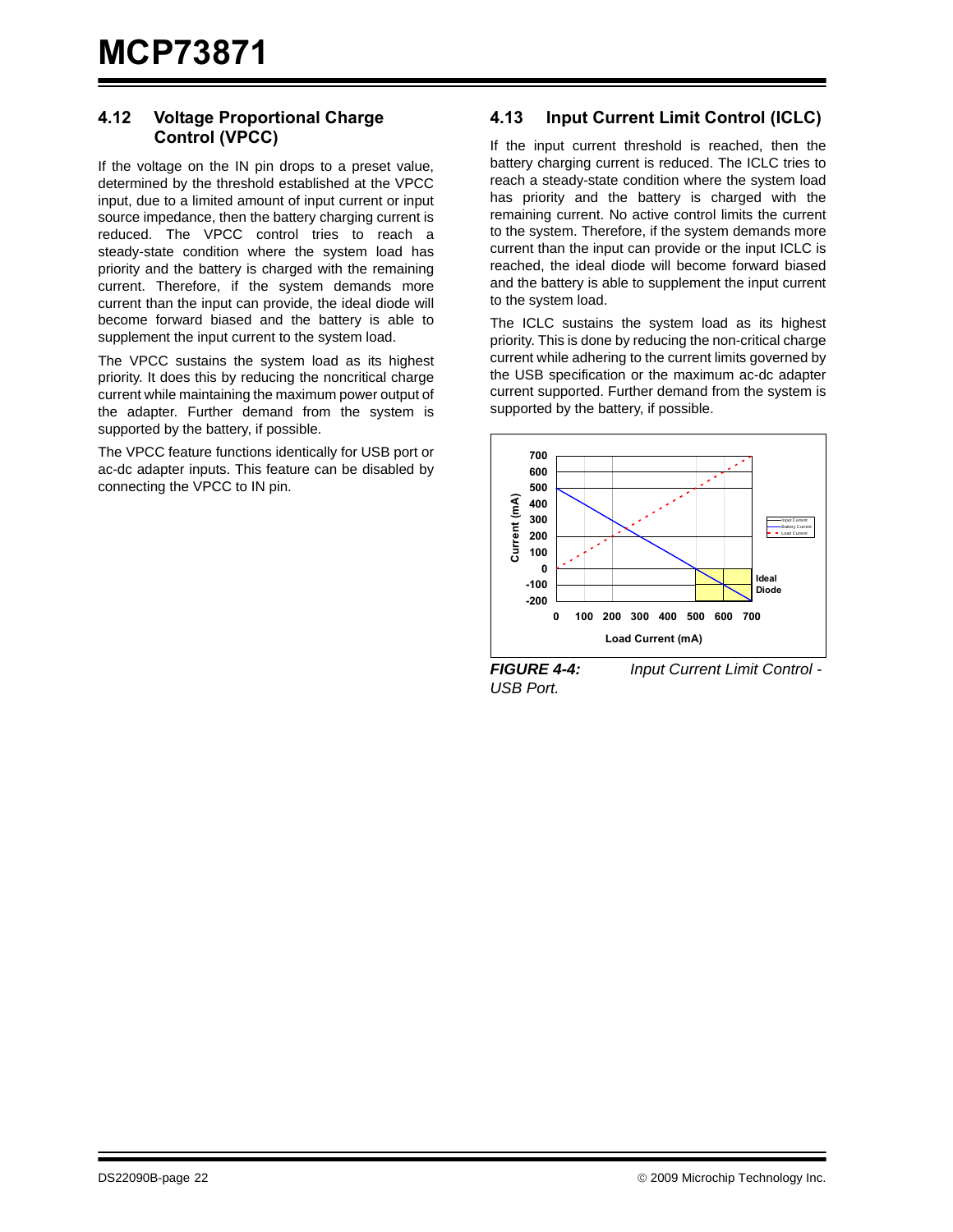#### **5.0 DETAILED DESCRIPTION**

#### **5.1 Analog Circuitry**

#### 5.1.1 LOAD SHARING AND LI-ION BATTERY MANAGEMENT INPUT SUPPLY (V<sub>IN</sub>)

The  $V_{IN}$  input is the input supply to the MCP73871 device. The MCP73871 device can be supplied by either AC Adapter ( $V_{AC}$ ) or USB Port ( $V_{USB}$ ) with SEL pin. The MCP73871 device automatically powers the system with the Li-Ion battery when the  $V_{IN}$  input is not present.

#### 5.1.2 FAST CHARGE CURRENT REGULATION SET (PROG1)

For the MCP73871 device, the charge current regulation can be scaled by placing a programming resistor (R<sub>PROG1</sub>) from the PROG1 pin to V<sub>SS</sub>. The program resistor and the charge current are calculated using the following equation:

#### <span id="page-22-1"></span>**EQUATION 5-1:**

| Where:            | <i>1000V</i><br>$I_{REG} = \frac{1}{R_{PROG1}}$ |
|-------------------|-------------------------------------------------|
| R <sub>PROG</sub> | kilo-ohms ( $k\Omega$ )                         |
| <b>I</b> REG      | milliampere (mA)                                |

The fast charge current is set for maximum charge current from ac-dc adapter and USB port. The preconditioning current is 10% (0.1C) to the fast charge current.

#### 5.1.3 BATTERY CHARGE CONTROL OUTPUT (V<sub>BAT</sub>)

The battery charge control output is the drain terminal of an internal P-channel MOSFET. The MCP73871 device provides constant current and voltage regulation to the battery pack by controlling this MOSFET in the linear region. The battery charge control output should be connected to the positive terminal of the battery pack.

#### 5.1.4 TEMPERATURE QUALIFICATION (THERM)

The MCP73871 device continuously monitors battery temperature during a charge cycle by measuring the voltage between the THERM and  $V_{SS}$  pins. An internal 50 µA current source provides the bias for most common 10 kΩ negative-temperature coefficient (NTC) or positive-temperature coefficient (PTC) thermistors.The current source is controlled, avoiding measurement sensitivity to fluctuations in the supply voltage  $(V_{DD})$ . The MCP73871 device compares the voltage at the THERM pin to factory set thresholds of

1.24V and 0.25V, typically. Once a voltage outside the thresholds is detected during a charge cycle, the MCP73871 device immediately suspends the charge cycle.

The MCP73871 device suspends charge by turning off the pass transistor and holding the timer value. The charge cycle resumes when the voltage at the THERM pin returns to the normal range.

If temperature monitoring is not required, place a standard 10 k $\Omega$  resistor from THERM to V<sub>SS</sub>.

# **5.2 Digital Circuitry**

#### 5.2.1 STATUS INDICATORS AND POWER-GOOD (PG)

The charge status outputs have two different states: Low (L), and High Impedance (Hi-Z). The charge status outputs can be used to illuminate LEDs. Optionally, the charge status outputs can be used as an interface to a host microcontroller. [Table 5-1](#page-22-0) summarizes the state of the status outputs during a charge cycle.

| <b>CHARGE CYCLE STATE</b>     | STAT <sub>1</sub> | STAT <sub>2</sub> | PG     |
|-------------------------------|-------------------|-------------------|--------|
| Shutdown $(V_{DD} = V_{BAT})$ | $Hi-Z$            | Hi-Z              | Hi-Z   |
| Shutdown $(V_{DD} = IN)$      | Hi-Z              | Hi-Z              |        |
| Preconditioning               | L                 | Hi-Z              | L      |
| <b>Constant Current</b>       | L                 | Hi-Z              | L      |
| <b>Constant Voltage</b>       | L                 | Hi-Z              | L      |
| Charge Complete - Standby     | Hi-Z              | L                 | L      |
| <b>Temperature Fault</b>      |                   | L                 | L      |
| <b>Timer Fault</b>            | L                 | L                 | L      |
| Low Battery Output            | L                 | Hi-Z              | Hi-Z   |
| No Battery Present            | Hi-Z              | $Hi-Z$            |        |
| No Input Power Present        | Hi-Z              | $Hi-Z$            | $Hi-Z$ |

#### <span id="page-22-0"></span>**TABLE 5-1: STATUS OUTPUTS**

#### 5.2.2 AC-DC ADAPTER AND USB PORT POWER SOURCE REGULATION SELECT (SEL)

With the SEL input Low, the MCP73871 device is designed to provide system power and Li-Ion battery charging from a USB input while adhering to the current limits governed by the USB specification. The host microcontroller has the option selecting either a 100 mA (L) or a 500 mA (H) current limit based on the PROG2 input. With the SEL input High, the MCP73871 device limits the input current to 1.8A. The programmed charge current is established using a single resistor from PROG1 to  $V_{SS}$  when driving SEL High.

© 2009 Microchip Technology Inc. DS22090B-page 23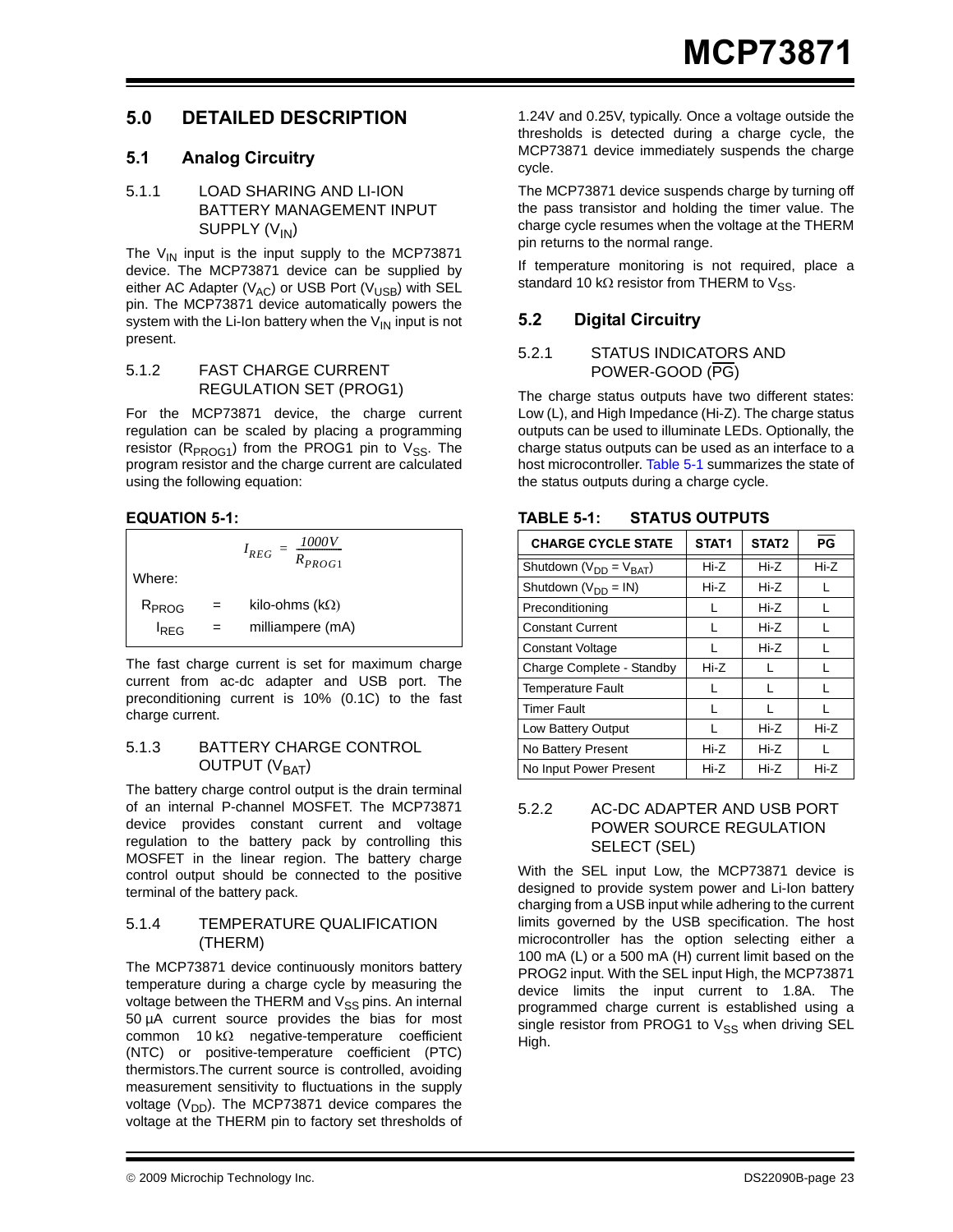#### 5.2.3 USB PORT CURRENT REGULATION SELECT (PROG2)

Driving the PROG2 input to a logic Low selects the low USB port source current setting (maximum 100 mA). Driving the PROG2 input to a logic High selects the high USB port source current setting (Maximum 500 mA).

#### 5.2.4 POWER-GOOD (PG)

The power-good (PG) option is a pseudo open-drain output. The PG output can sink current, but not source current. However, there is a diode path back to the input, and as such, the output should only be pulled up to the input. The  $\overline{PG}$  output is low whenever the input to the MCP73871 device is above the UVLO threshold and greater than the battery voltage. The PG output can be used as an indication to the system that an input source other than the battery is supplying power.

## 5.2.5 TIMER ENABLE (TE) OPTION

The timer enable  $(\overline{TE})$  input option is used to enable or disable the internal timer. A low signal on this pin enables the internal timer and a high signal disables the internal timer. The  $\overline{TE}$  input can be used to disable the timer when the charger is supplying current to charge the battery and power the system load. The  $\overline{TE}$ input is compatible with 1.8V logic.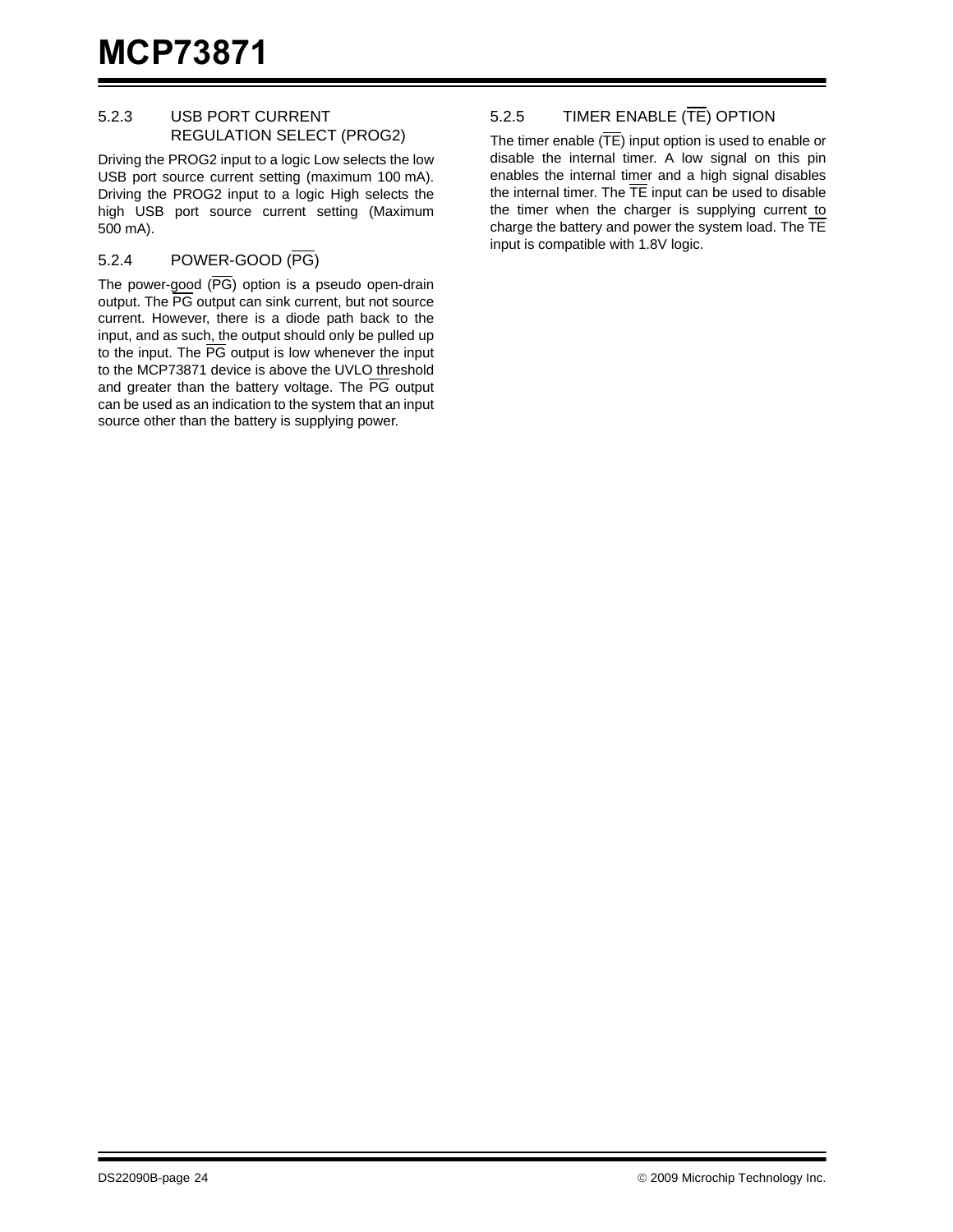# <span id="page-24-0"></span>**6.0 APPLICATIONS**

The MCP73871 device is designed to operate in conjunction with a host microcontroller or in stand-alone applications. The MCP73871 device provides the preferred charge algorithm for Lithium-Ion and Lithium-Polymer cells Constant-current followed by Constant-voltage. [Figure 6-1](#page-24-1) depicts a typical stand-alone MCP73871 application circuit, while Figures [6-2](#page-24-2) and [6-3](#page-24-3) depict the accompanying charge profile.



<span id="page-24-1"></span>*FIGURE 6-1: MCP73871Typical Stand-Alone Application Circuit with VPCC.*



<span id="page-24-2"></span>*FIGURE 6-2: Typical Charge Profile (1000 mAh Battery).*



<span id="page-24-3"></span>*FIGURE 6-3: Typical Charge Profile in Preconditioning (1000 mAh Battery).*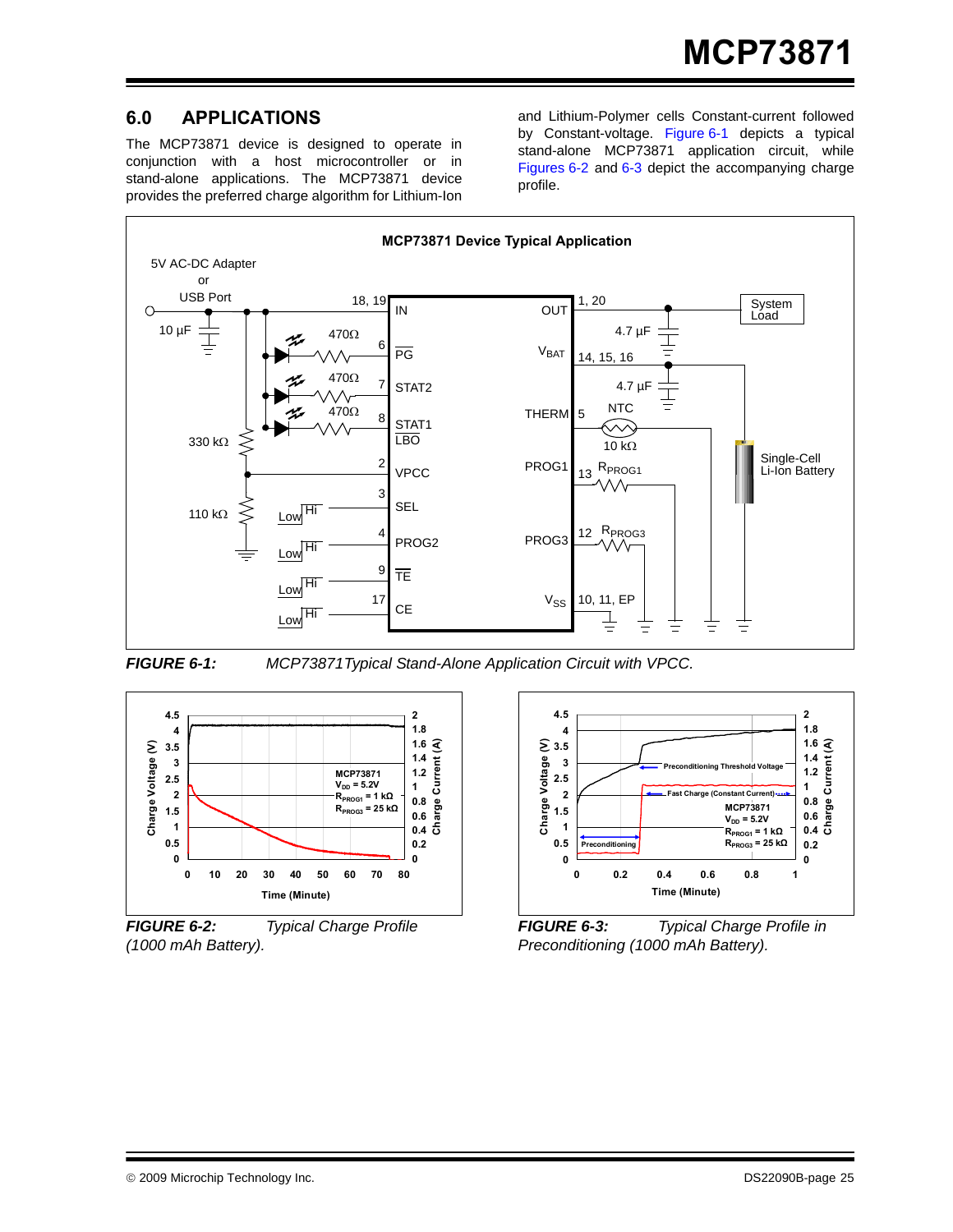#### **6.1 Application Circuit Design**

Due to the low efficiency of linear charging, the most important factors are **thermal design** and **cost**, which are a direct function of the input voltage, output current and thermal impedance between the battery charger and the ambient cooling air. The worst-case situation is when the device has transitioned from the Preconditioning mode to the Constant Current mode. In this situation, the battery charger has to dissipate the maximum power. A trade-off must be made between the charge current, cost and thermal requirements of the charger.

#### 6.1.1 COMPONENT SELECTION

Selection of the external components in [Figure 6-1](#page-24-1) is crucial to the integrity and reliability of the charging system. The following discussion is intended as a guide for the component selection process.

#### 6.1.1.1 Charge Current

The preferred fast charge current for Lithium-Ion cells should always follow references and guidances from battery manufacturers. For example, a 1000 mAh battery pack has a preferred fast charge current of 0.7C. Charging at 700 mA provides the shortest charge cycle times without degradation to the battery pack performance or life.

#### <span id="page-25-0"></span>6.1.1.2 Thermal Considerations

The worst-case power dissipation in the battery charger occurs when the input voltage is at the maximum and the device has transitioned from the Preconditioning mode to the Constant-current mode. In this case, the power dissipation is:

#### **EQUATION 6-1:**

 $PowerDissipation = (V_{DDMAX} - V_{PTHMIN}) \times I_{REGMAX}$ 

Where:

|                     | $V_{DDMAX}$ = the maximum input voltage        |
|---------------------|------------------------------------------------|
|                     | $I_{REGMAX}$ = the maximum fast charge current |
| V <sub>PTHMIN</sub> | $=$ the minimum transition threshold           |
|                     | voltage                                        |

For example, power dissipation with a 5V,  $\pm$ 10% input voltage source and 500 mA, ±10% fast charge current is:

#### **EXAMPLE 6-1:**

 $PowerDissipation = (5.5V - 2.7V) \times 550mA = 1.54W$ 

This power dissipation with the battery charger in the QFN-20 package will cause thermal regulation to be entered as depicted. Alternatively, the 4 mm x 4 mm DFN package could be utilized to reduce heat by adding vias on the exposed pad.

#### 6.1.1.3 External Capacitors

The MCP73871 device is stable with or without a battery load. In order to maintain good AC stability in the Constant Voltage mode, a minimum capacitance of 4.7  $\mu$ F is recommended to bypass the V<sub>BAT</sub> pin to V<sub>SS</sub>. This capacitance provides compensation when there is no battery load. In addition, the battery and interconnections appear inductive at high frequencies. These elements are in the control feedback loop during Constant Voltage mode. Therefore, the bypass capacitance may be necessary to compensate for the inductive nature of the battery pack.

Virtually any good quality output filter capacitor can be used, independent of the capacitor's minimum Effective Series Resistance (ESR) value. The actual value of the capacitor (and its associated ESR) depends on the output load current. A 4.7 µF ceramic, tantalum or aluminum electrolytic capacitor at the output is usually sufficient to ensure stability for charge currents up to a 1000 mA.

#### 6.1.1.4 Reverse-Blocking Protection

The MCP73871 device provides protection from a faulted or shorted input. Without the protection, a faulted or shorted input would discharge the battery pack through the body diode of the internal pass transistor.

#### 6.1.1.5 Temperature Monitoring

The charge temperature window can be set by placing fixed value resistors in series-parallel with a thermistor. The resistance values of  $R_{T1}$  and  $R_{T2}$  can be calculated with the following equations in order to set the temperature window of interest.

For NTC thermistors:

#### **EQUATION 6-2:**

$$
24k\Omega = R_{T1} + \frac{R_{T2} \times R_{COLD}}{R_{T2} + R_{COLD}}
$$

$$
5k\Omega = R_{T1} + \frac{R_{T2} \times R_{HOT}}{R_{T2} + R_{HOT}}
$$

Where:

| $R_{T1}$           | the fixed series resistance                                       |
|--------------------|-------------------------------------------------------------------|
| $R_{T2}$           | the fixed parallel resistance                                     |
| R <sub>COLD</sub>  | the thermistor resistance at the<br>lower temperature of interest |
| $R_{\mathsf{HOT}}$ | the thermistor resistance at the<br>upper temperature of interest |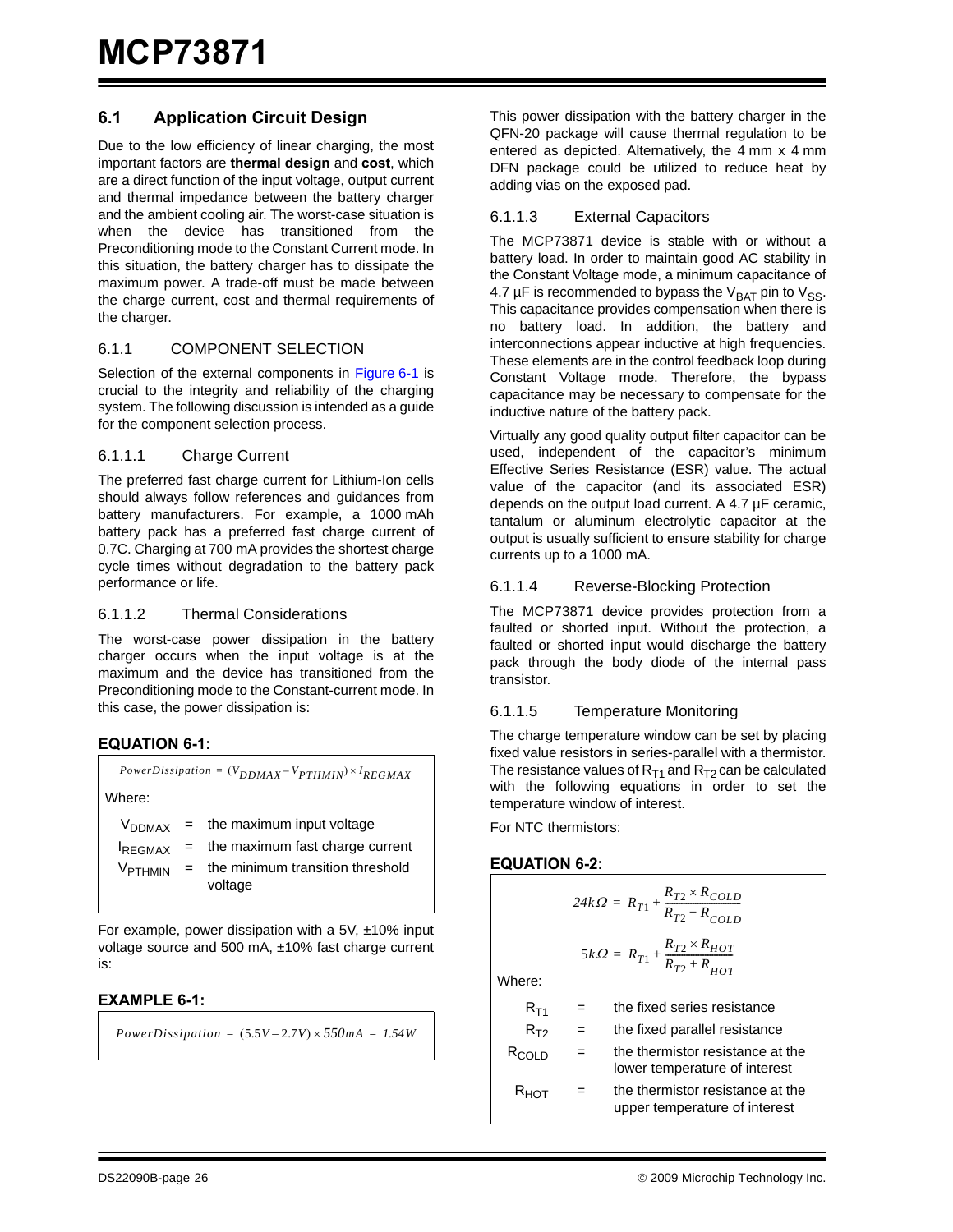For example, by utilizing a 10 kΩ at 25°C NTC thermistor with a sensitivity index,  $β$ , of 3892, the charge temperature range can be set to 0°C - 50°C by placing a 1.54 kΩ resistor in series (R<sub>T1</sub>), and a 69.8 kΩ resistor in parallel ( $R<sub>T2</sub>$ ) with the thermistor.

#### 6.1.1.6 Charge Status Interface

A status output provides information on the state of charge. The output can be used to illuminate external LEDs or interface to a host microcontroller. Refer to [Table 5-1](#page-22-0) for a summary of the state of the status output during a charge cycle.

#### 6.1.1.7 System Load Current

The preferred discharge current for Lithium-Ion cells should always follow references and guidance from battery manufacturers. Due to the safety concerns when using Lithium-Ion batteries and power dissipation of linear solutions, the system load when design with the MCP73871 device is recommended to be less than 1A or the maximum discharge rate of the selected Lithium-Ion cell. Whichever is smaller is recommended.

The idea diode between  $V_{BAT}$  and OUT is designed to drive a maximum current up to 2A. The built-in thermal shutdown protection may turn the MCP73871 device off with high current.

#### **6.2 PCB Layout Issues**

For optimum voltage regulation, place the battery pack as close as possible to the device's  $V_{\text{BAT}}$  and  $V_{\text{SS}}$  pins, recommended to minimize voltage drops along the high current-carrying PCB traces.

If the PCB layout is used as a heatsink, adding many vias in the heatsink pad can help conduct more heat to the backplane of the PCB, thus reducing the maximum junction temperature.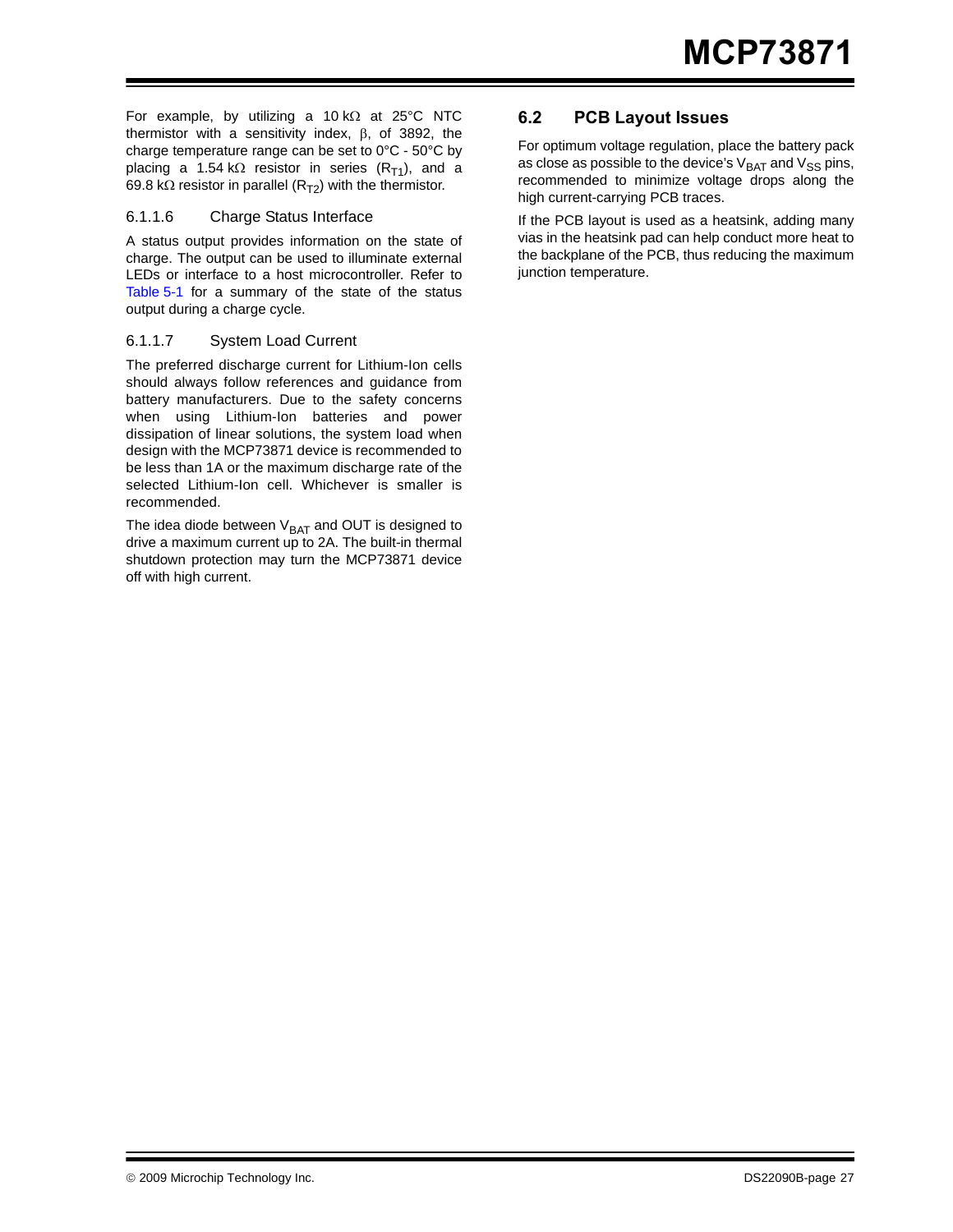**NOTES:**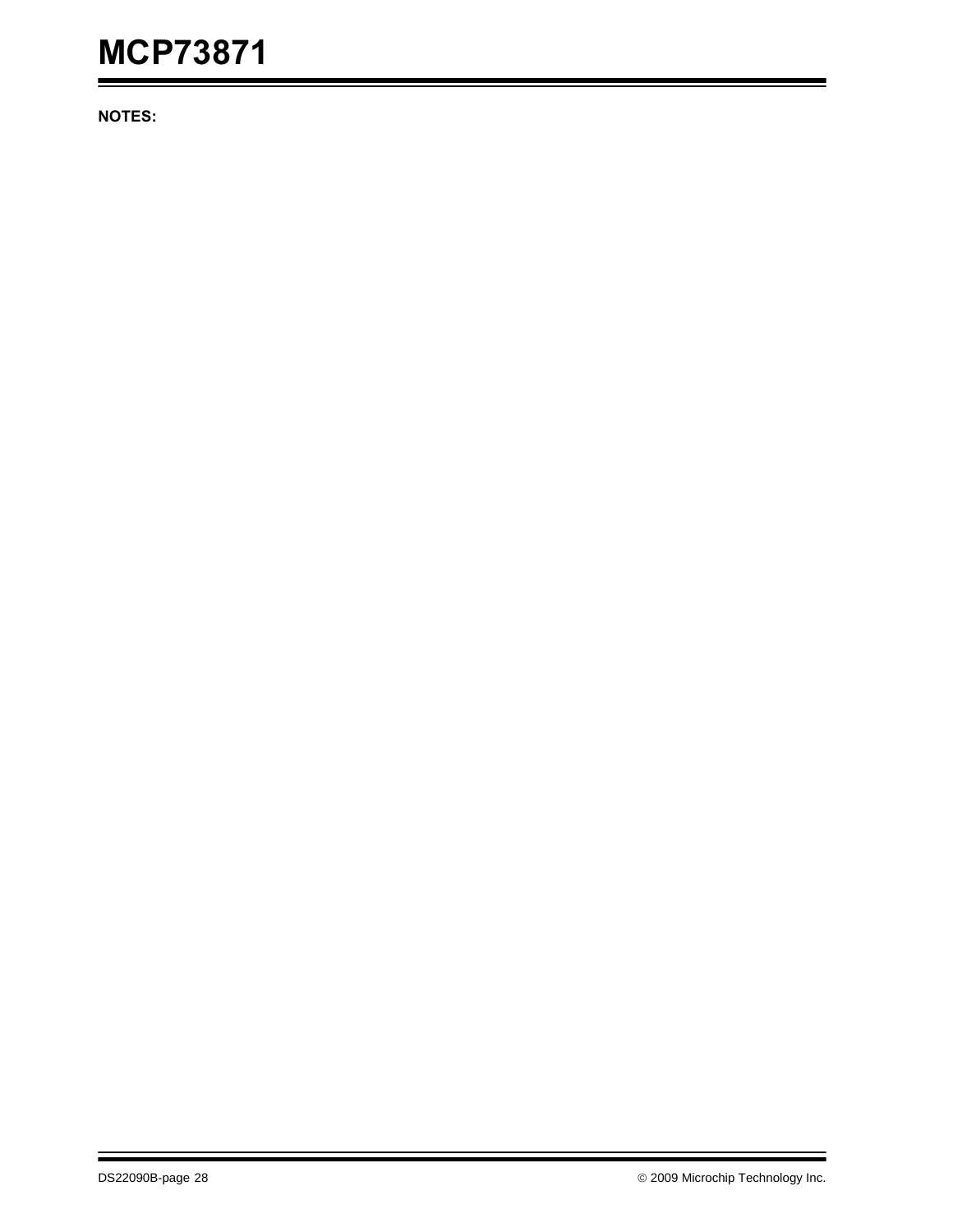# **7.0 PACKAGING**

# **7.1 Package Marking Information**

#### **20-Lead QFN** Example:



| Part Number*     | <b>Marking</b><br>Code | Part Number*      | <b>Marking</b><br>Code | 73871<br>1AA |
|------------------|------------------------|-------------------|------------------------|--------------|
| MCP73871-1AAI/ML | 1AA                    | MCP73871T-1AAI/ML | 1AA                    | I/ML(e3)     |
| MCP73871-1CAI/ML | 1CA                    | MCP73871T-1CAI/ML | 1CA                    | 919256       |
| MCP73871-1CCI/ML | 1CC                    | MCP73871T-1CCI/ML | 1CC                    |              |
| MCP73871-2AAI/ML | 2AA                    | MCP73871T-2AAI/ML | 2AA                    |              |
| MCP73871-2CAI/ML | 2CA                    | MCP73871T-2CAI/ML | 2CA                    |              |
| MCP73871-2CCI/ML | 2CC                    | MCP73871T-2CCI/ML | 2CC                    |              |
| MCP73871-3CAI/ML | 3CA                    | MCP73871T-3CAI/ML | 3CA                    |              |
| MCP73871-3CCI/ML | 3CC                    | MCP73871T-3CCI/ML | 3CC                    |              |
| MCP73871-4CAI/ML | 4CA                    | MCP73871T-4CAI/ML | 4CA                    |              |
| MCP73871-4CCI/ML | 4CC                    | MCP73871T-4CCI/ML | 4CC                    |              |

\* Consult Factory for Alternative Device Options.

|       | YY<br><b>WW</b><br><b>NNN</b><br>(e3)<br>$\star$ | <b>Legend:</b> XXX Customer-specific information<br>Year code (last digit of calendar year)<br>Year code (last 2 digits of calendar year)<br>Week code (week of January 1 is week '01')<br>Alphanumeric traceability code<br>Pb-free JEDEC designator for Matte Tin (Sn)<br>This package is Pb-free. The Pb-free JEDEC designator ((e3))<br>can be found on the outer packaging for this package. |
|-------|--------------------------------------------------|---------------------------------------------------------------------------------------------------------------------------------------------------------------------------------------------------------------------------------------------------------------------------------------------------------------------------------------------------------------------------------------------------|
| Note: |                                                  | In the event the full Microchip part number cannot be marked on one line, it will<br>be carried over to the next line, thus limiting the number of available<br>characters for customer-specific information.                                                                                                                                                                                     |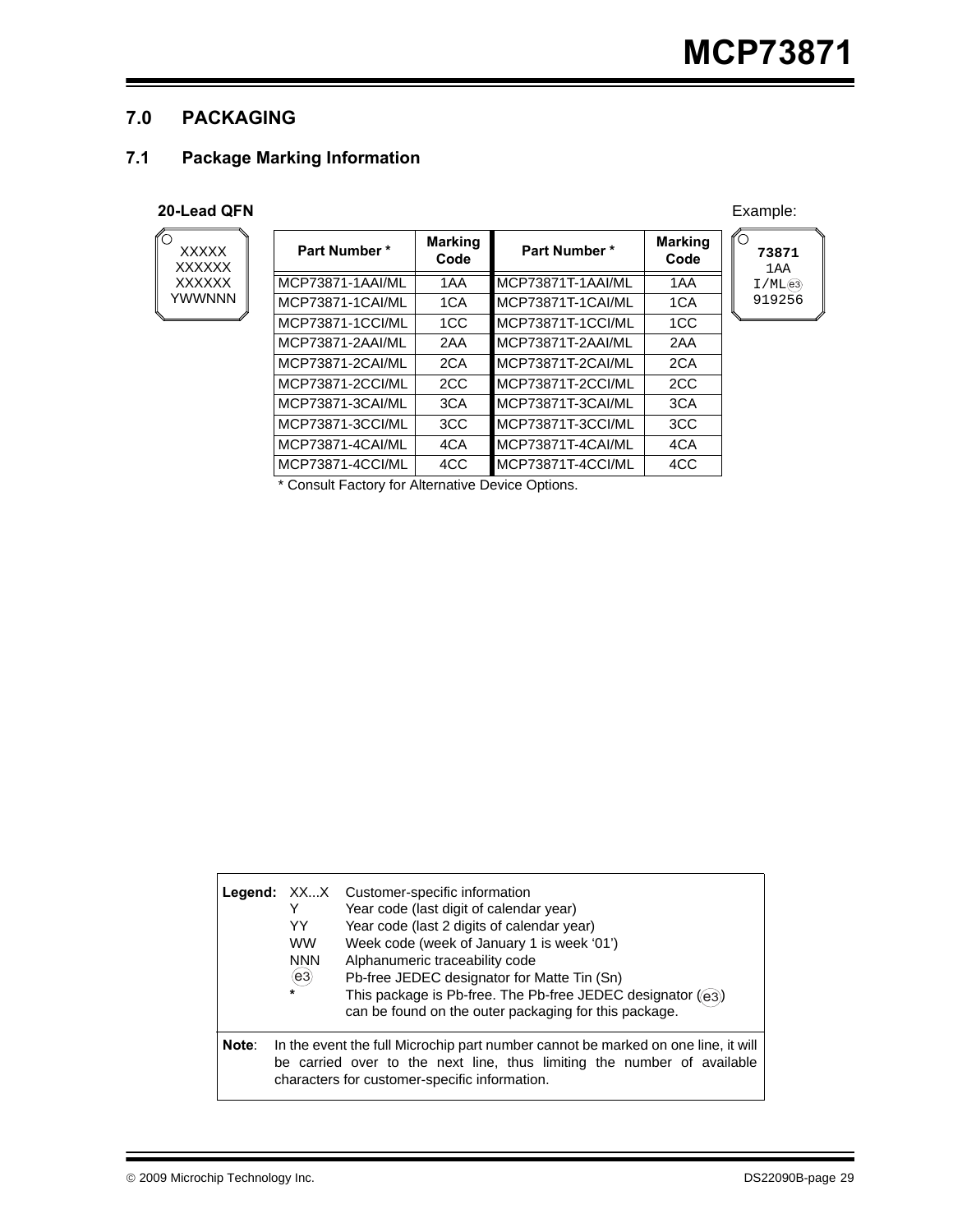#### 20-Lead Plastic Quad Flat. No Lead Package (ML) – 4x4x0.9 mm Body [QFN]

Note: r the most current package drawings, please see the Microchip Packaging Specification located at http://www.microchip.com/packaging



|                           | Units          | <b>MILLIMETERS</b> |            |            |
|---------------------------|----------------|--------------------|------------|------------|
| <b>Dimension Limits</b>   |                | <b>MIN</b>         | <b>NOM</b> | <b>MAX</b> |
| Number of Pins            | N              |                    | 20         |            |
| Pitch                     | e              |                    | 0.50 BSC   |            |
| <b>Overall Height</b>     | A              | 0.80               | 0.90       | 1.00       |
| Standoff                  | A1             | 0.00               | 0.02       | 0.05       |
| <b>Contact Thickness</b>  | A <sub>3</sub> |                    | 0.20 REF   |            |
| Overall Width             | Ε              |                    | 4.00 BSC   |            |
| <b>Exposed Pad Width</b>  | E <sub>2</sub> | 2.60               | 2.70       | 2.80       |
| Overall Length            | D              |                    | 4.00 BSC   |            |
| <b>Exposed Pad Length</b> | D <sub>2</sub> | 2.60               | 2.70       | 2.80       |
| <b>Contact Width</b>      | h              | 0.18               | 0.25       | 0.30       |
| Contact Length            | L              | 0.30               | 0.40       | 0.50       |
| Contact-to-Exposed Pad    | κ              | 0.20               |            |            |

#### Notes:

1. Pin 1 visual index feature may vary, but must be located within the hatched area.

- 2. Package is saw singulated.
- 3. Dimensioning and tolerancing per ASME Y14.5M.

BSC: Basic Dimension. Theoretically exact value shown without tolerances.

REF: Reference Dimension, usually without tolerance, for information purposes only.

Microchip Technology Drawing C04-126B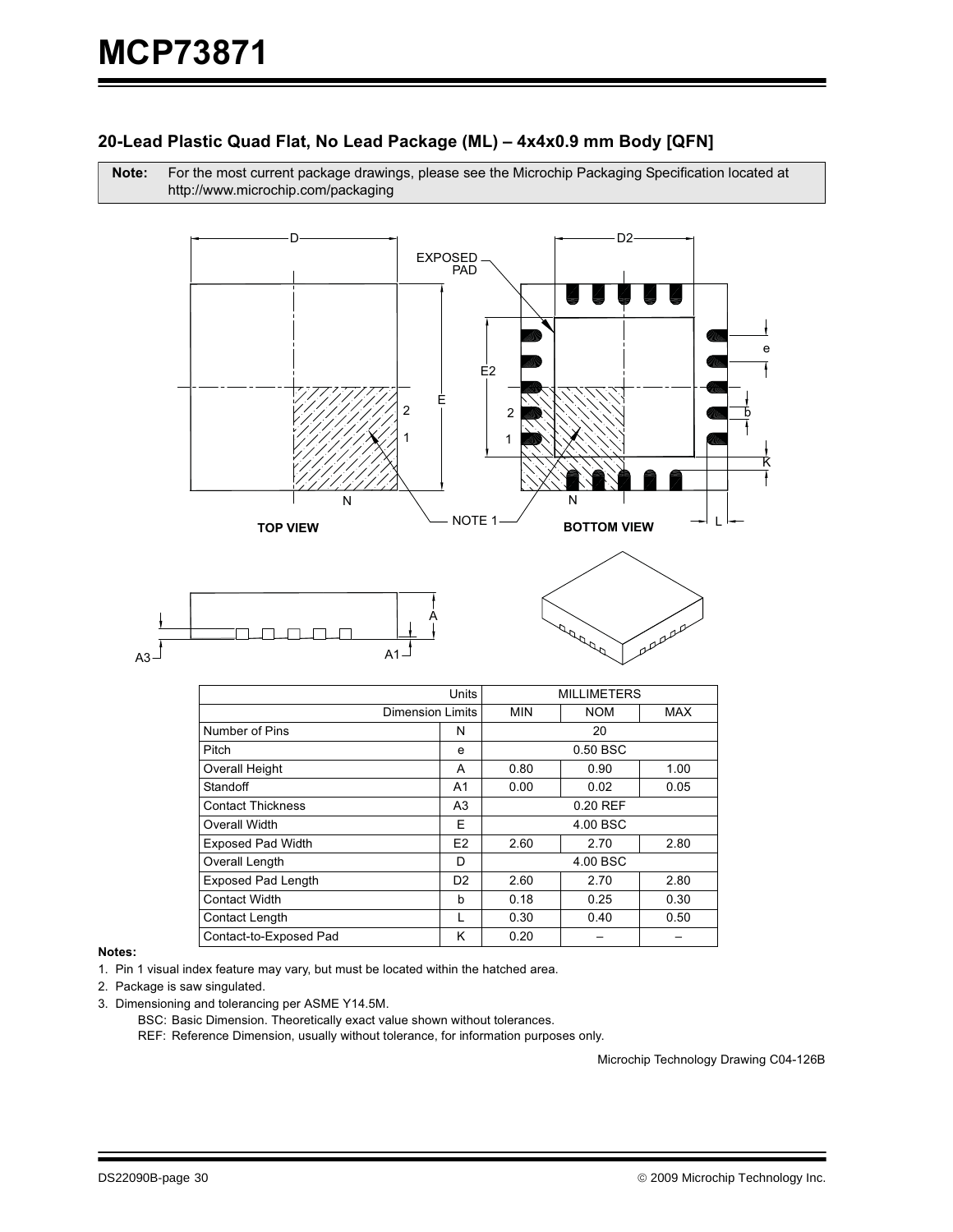20-Lead Plastic Quad Flat, No Lead Package (ML) - 4x4 mm Body [QFN] With 0.40 mm Contact Length



|                                 | <b>MILLIMETERS</b> |            |      |      |
|---------------------------------|--------------------|------------|------|------|
| <b>Dimension Limits</b>         | <b>MIN</b>         | <b>NOM</b> | MAX  |      |
| <b>Contact Pitch</b>            | Е                  | 0.50 BSC   |      |      |
| Optional Center Pad Width       | W2                 |            |      | 2.50 |
| Optional Center Pad Length      | Т2                 |            |      | 2.50 |
| <b>Contact Pad Spacing</b>      | C1                 |            | 3.93 |      |
| <b>Contact Pad Spacing</b>      | C <sub>2</sub>     |            | 393  |      |
| <b>Contact Pad Width</b>        | X1                 |            |      | 0.30 |
| <b>Contact Pad Length</b><br>Υ1 |                    |            |      | 0.73 |
| Distance Between Pads           | G                  | 0.20       |      |      |

Notes:

1. Dimensioning and tolerancing per ASME Y14.5M

BSC: Basic Dimension. Theoretically exact value shown without tolerances.

Microchip Technology Drawing No. C04-2126A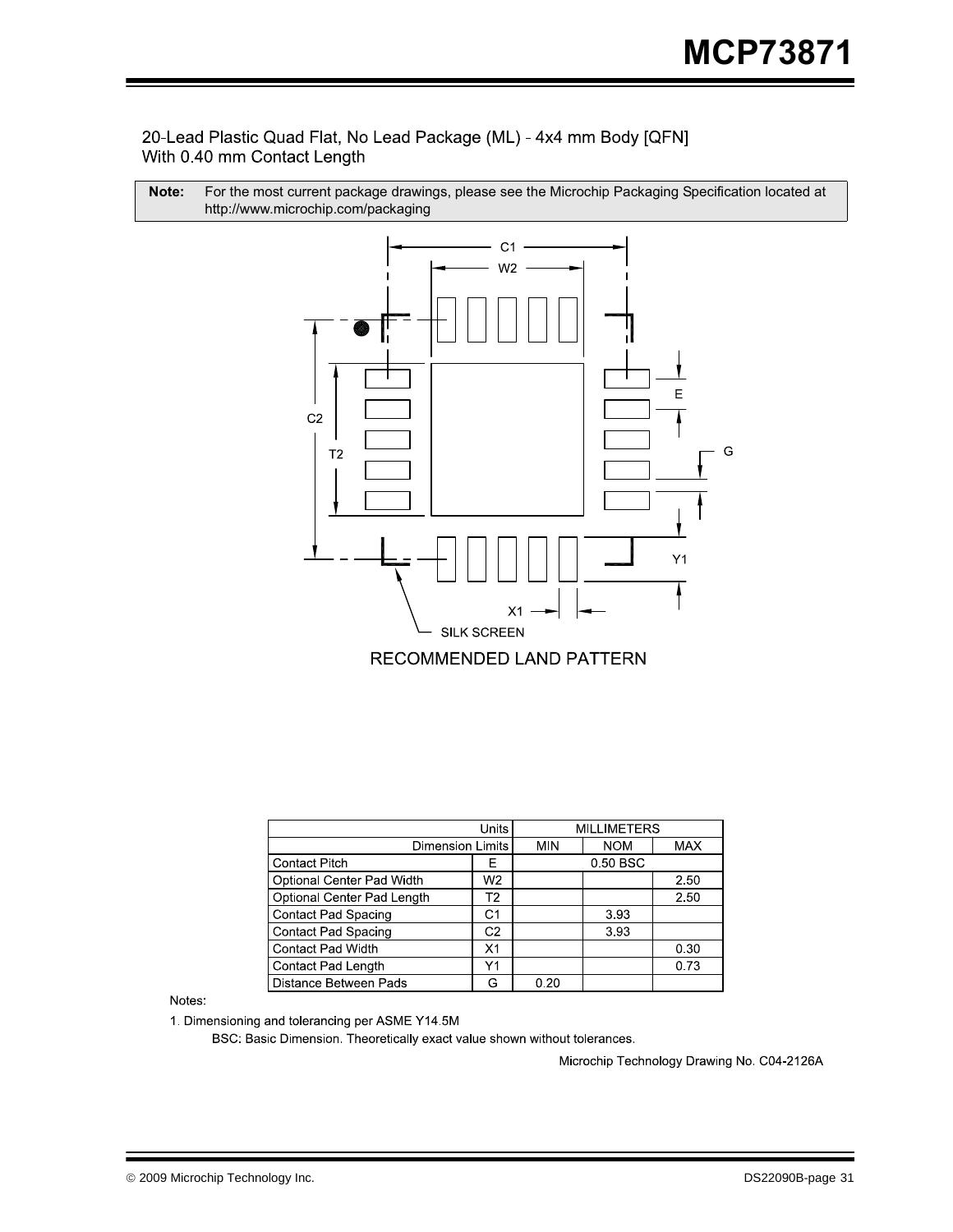**NOTES:**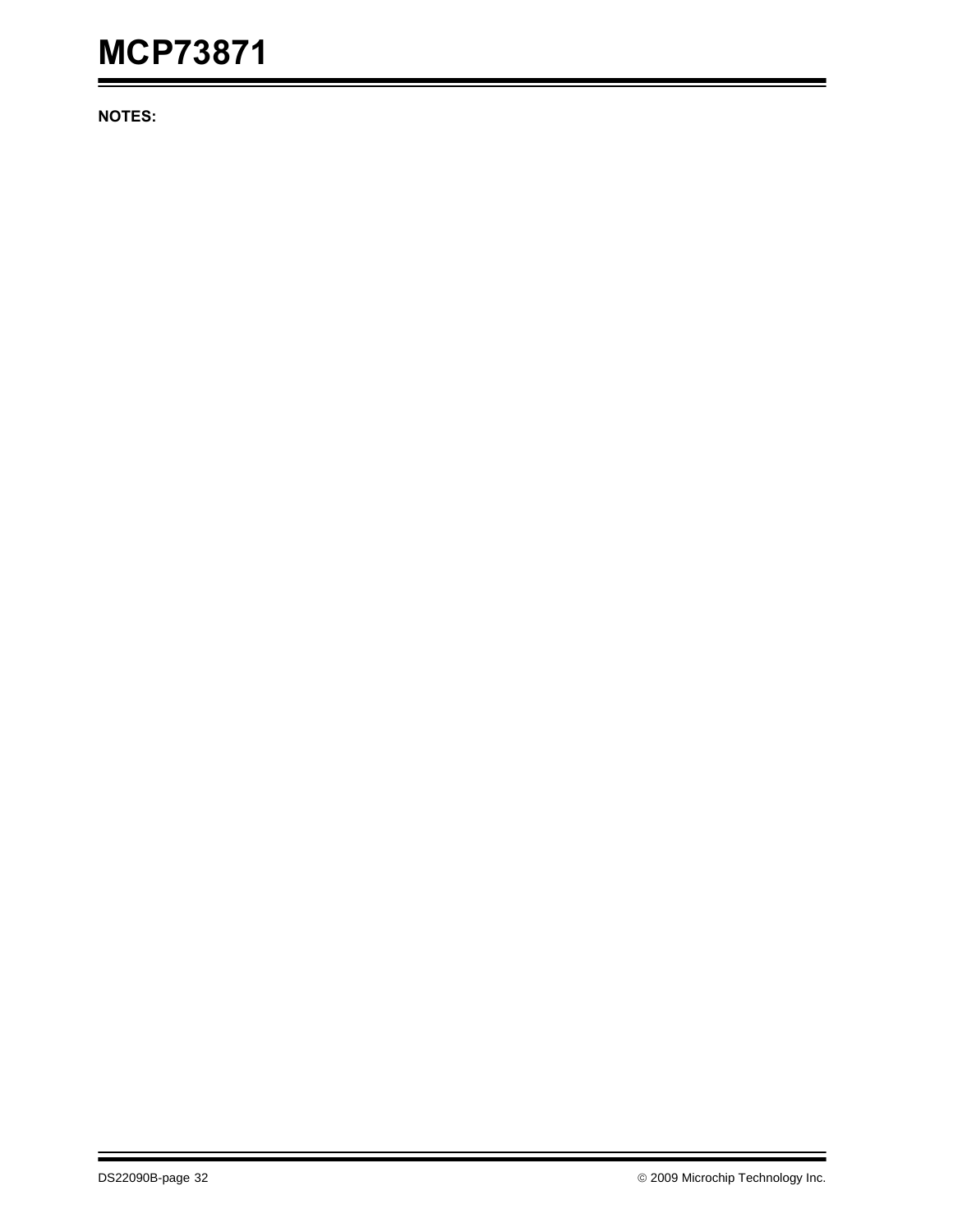# **APPENDIX A: REVISION HISTORY**

#### **Revision B (May 2009)**

The following is the list of modifications:

- 1. Updated the QFN-20 package drawing.
- 2. Updated [Equation 4-1](#page-19-0).
- 3. Updated **[Section 4.7 "Charge Termination"](#page-20-1)** and [Equation 4-2](#page-20-2).
- 4. Updated [Equation 5-1](#page-22-1).

#### **Revision A (July 2008)**

• Original Release of this Document.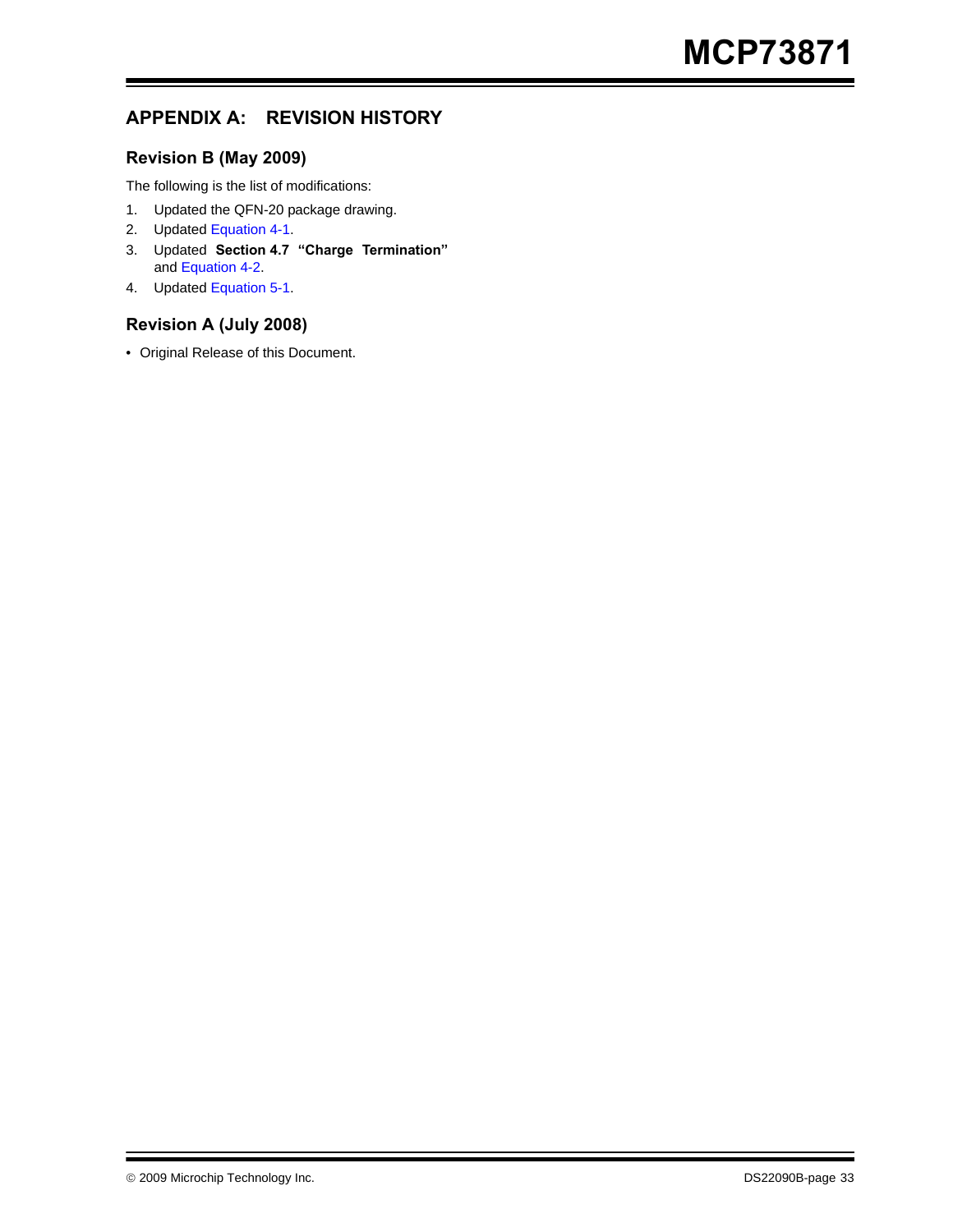**NOTES:**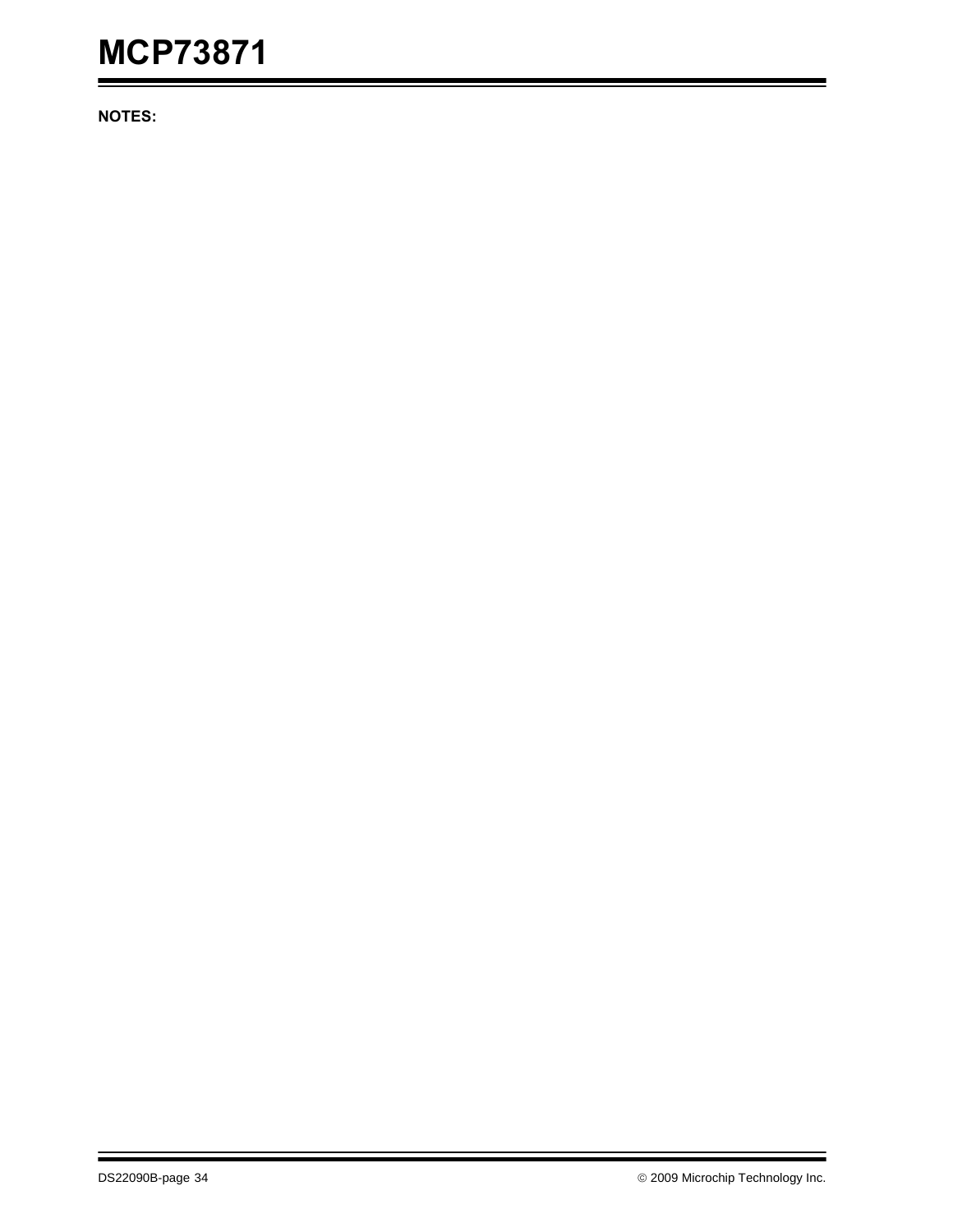# <span id="page-34-0"></span>**PRODUCT IDENTIFICATION SYSTEM**

To order or obtain information, e.g., on pricing or delivery, refer to the factory or the listed sales office.

| <b>PART NO.</b><br>xх<br><u>X/</u> |                                                                                                                 |    | Examples: * *                                     |                                                 |  |
|------------------------------------|-----------------------------------------------------------------------------------------------------------------|----|---------------------------------------------------|-------------------------------------------------|--|
| <b>Device</b><br>Options*          | Output Temp. Package                                                                                            | a) | MCP73871-1AAI/ML:                                 | 4.10V PPM Battery<br>Charger, 20LD QFN<br>pkg.  |  |
| Device:                            | MCP73871: USB/AC Battery Charger with PPM                                                                       | b) | MCP73871-1CAI/ML:                                 | 4.10V, PPM Battery<br>Charger, 20LD QFN<br>pkg. |  |
|                                    | MCP73871T: USB/AC Battery Charger with PPM<br>(Tape and Reel)                                                   | c) | MCP73871-1CCI/ML:                                 | 4.10V, PPM Battery<br>Charger, 20LD QFN<br>pkg. |  |
| Output Options * *                 | * Refer to table below for different operational options.<br>** Consult Factory for Alternative Device Options. | d) | MCP73871-2AAI/ML:                                 | 4.20V, PPM Battery<br>Charger, 20LD QFN<br>pkg. |  |
| Temperature:                       | $= -40^{\circ}$ C to +85 $^{\circ}$ C                                                                           | e) | MCP73871-2CAI/ML:                                 | 4.20V PPM Battery<br>Charger, 20LD QFN<br>pkg.  |  |
| Package Type:                      | $ML$ = Plastic Quad Flat No Lead (QFN)<br>(4x4x0.9 mm Body), 20-lead                                            | f  | MCP73871-2CCI/ML:                                 | 4.20V PPM Battery<br>Charger, 20LD QFN<br>pkg.  |  |
|                                    |                                                                                                                 | g) | MCP73871-3CAI/ML:                                 | 4.35V PPM Battery<br>Charger, 20LD QFN<br>pkg.  |  |
|                                    |                                                                                                                 | h) | MCP73871-3CCI/ML:                                 | 4.35V PPM Battery<br>Charger, 20LD QFN<br>pkg.  |  |
|                                    |                                                                                                                 |    | ** Consult Factory for Alternative Device Options |                                                 |  |

# **\* Operational Output Options**

| Output<br><b>Options</b> | <b>V<sub>REG</sub></b> | <b>Safety Timer</b><br><b>Duration (Hours)</b> | <b>LBO Voltage</b><br>Threshold (V) |
|--------------------------|------------------------|------------------------------------------------|-------------------------------------|
| 1AA                      | 4.10V                  | <b>Disable</b>                                 | <b>Disabled</b>                     |
| 1CA                      | 4.10V                  | 6                                              | Disabled                            |
| 1CC                      | 4.10V                  | 6                                              | 3.1                                 |
| 2AA                      | 4.20V                  | <b>Disable</b>                                 | <b>Disabled</b>                     |
| 2CA                      | 4.20V                  | 6                                              | <b>Disabled</b>                     |
| 2CC                      | 4.20V                  | 6                                              | 3.1                                 |
| 3CA                      | 4.35V                  | 6                                              | Disabled                            |
| 3CC                      | 4.35V                  | 6                                              | 3.1                                 |
| 4CA                      | 4.40V                  | 6                                              | <b>Disabled</b>                     |
| 4CC                      | 4.40V                  | 6                                              | 3.1                                 |

\* \* Consult Factory for Alternative Device Options.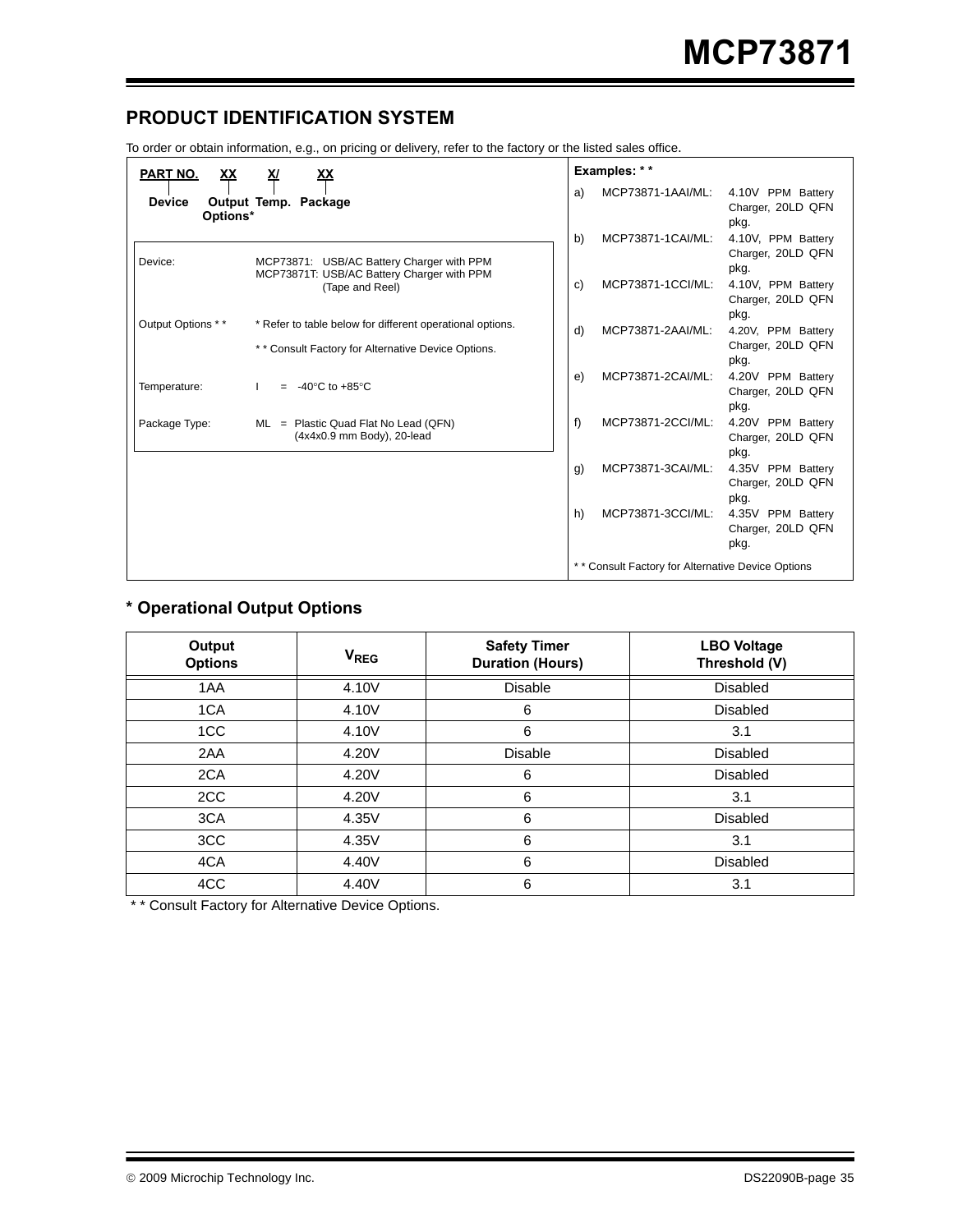**NOTES:**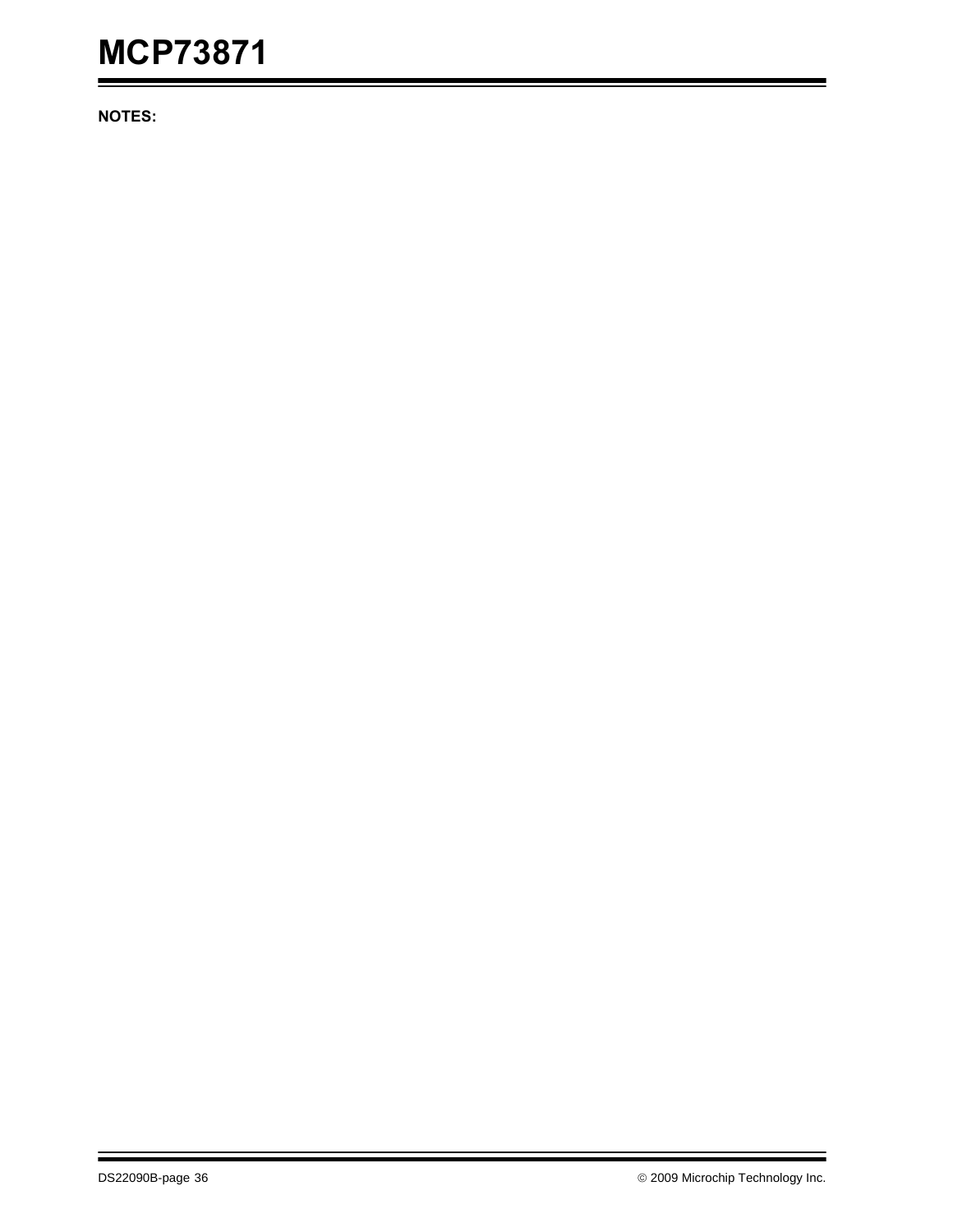#### **Note the following details of the code protection feature on Microchip devices:**

- Microchip products meet the specification contained in their particular Microchip Data Sheet.
- Microchip believes that its family of products is one of the most secure families of its kind on the market today, when used in the intended manner and under normal conditions.
- There are dishonest and possibly illegal methods used to breach the code protection feature. All of these methods, to our knowledge, require using the Microchip products in a manner outside the operating specifications contained in Microchip's Data Sheets. Most likely, the person doing so is engaged in theft of intellectual property.
- Microchip is willing to work with the customer who is concerned about the integrity of their code.
- Neither Microchip nor any other semiconductor manufacturer can guarantee the security of their code. Code protection does not mean that we are guaranteeing the product as "unbreakable."

Code protection is constantly evolving. We at Microchip are committed to continuously improving the code protection features of our products. Attempts to break Microchip's code protection feature may be a violation of the Digital Millennium Copyright Act. If such acts allow unauthorized access to your software or other copyrighted work, you may have a right to sue for relief under that Act.

Information contained in this publication regarding device applications and the like is provided only for your convenience and may be superseded by updates. It is your responsibility to ensure that your application meets with your specifications. MICROCHIP MAKES NO REPRESENTATIONS OR WARRANTIES OF ANY KIND WHETHER EXPRESS OR IMPLIED, WRITTEN OR ORAL, STATUTORY OR OTHERWISE, RELATED TO THE INFORMATION, INCLUDING BUT NOT LIMITED TO ITS CONDITION, QUALITY, PERFORMANCE, MERCHANTABILITY OR FITNESS FOR PURPOSE**.** Microchip disclaims all liability arising from this information and its use. Use of Microchip devices in life support and/or safety applications is entirely at the buyer's risk, and the buyer agrees to defend, indemnify and hold harmless Microchip from any and all damages, claims, suits, or expenses resulting from such use. No licenses are conveyed, implicitly or otherwise, under any Microchip intellectual property rights.

#### **Trademarks**

The Microchip name and logo, the Microchip logo, Accuron, dsPIC, KEELOQ, KEELOQ logo, MPLAB, PIC, PICmicro, PICSTART, rfPIC, SmartShunt and UNI/O are registered trademarks of Microchip Technology Incorporated in the U.S.A. and other countries.

FilterLab, Hampshire, Linear Active Thermistor, MXDEV, MXLAB, SEEVAL, SmartSensor and The Embedded Control Solutions Company are registered trademarks of Microchip Technology Incorporated in the U.S.A.

Analog-for-the-Digital Age, Application Maestro, CodeGuard, dsPICDEM, dsPICDEM.net, dsPICworks, dsSPEAK, ECAN, ECONOMONITOR, FanSense, In-Circuit Serial Programming, ICSP, ICEPIC, Mindi, MiWi, MPASM, MPLAB Certified logo, MPLIB, MPLINK, mTouch, nanoWatt XLP, PICkit, PICDEM, PICDEM.net, PICtail, PIC<sup>32</sup> logo, PowerCal, PowerInfo, PowerMate, PowerTool, REAL ICE, rfLAB, Select Mode, Total Endurance, TSHARC, WiperLock and ZENA are trademarks of Microchip Technology Incorporated in the U.S.A. and other countries.

SQTP is a service mark of Microchip Technology Incorporated in the U.S.A.

All other trademarks mentioned herein are property of their respective companies.

© 2009, Microchip Technology Incorporated, Printed in the U.S.A., All Rights Reserved.



# **OUALITY MANAGEMENT SYSTEM CERTIFIED BY DNV**  $=$  ISO/TS 16949:2002  $=$

*Microchip received ISO/TS-16949:2002 certification for its worldwide headquarters, design and wafer fabrication facilities in Chandler and Tempe, Arizona; Gresham, Oregon and design centers in California and India. The Company's quality system processes and procedures are for its PIC® MCUs and dsPIC® DSCs, KEELOQ® code hopping devices, Serial EEPROMs, microperipherals, nonvolatile memory and analog products. In addition, Microchip's quality system for the design and manufacture of development systems is ISO 9001:2000 certified.*